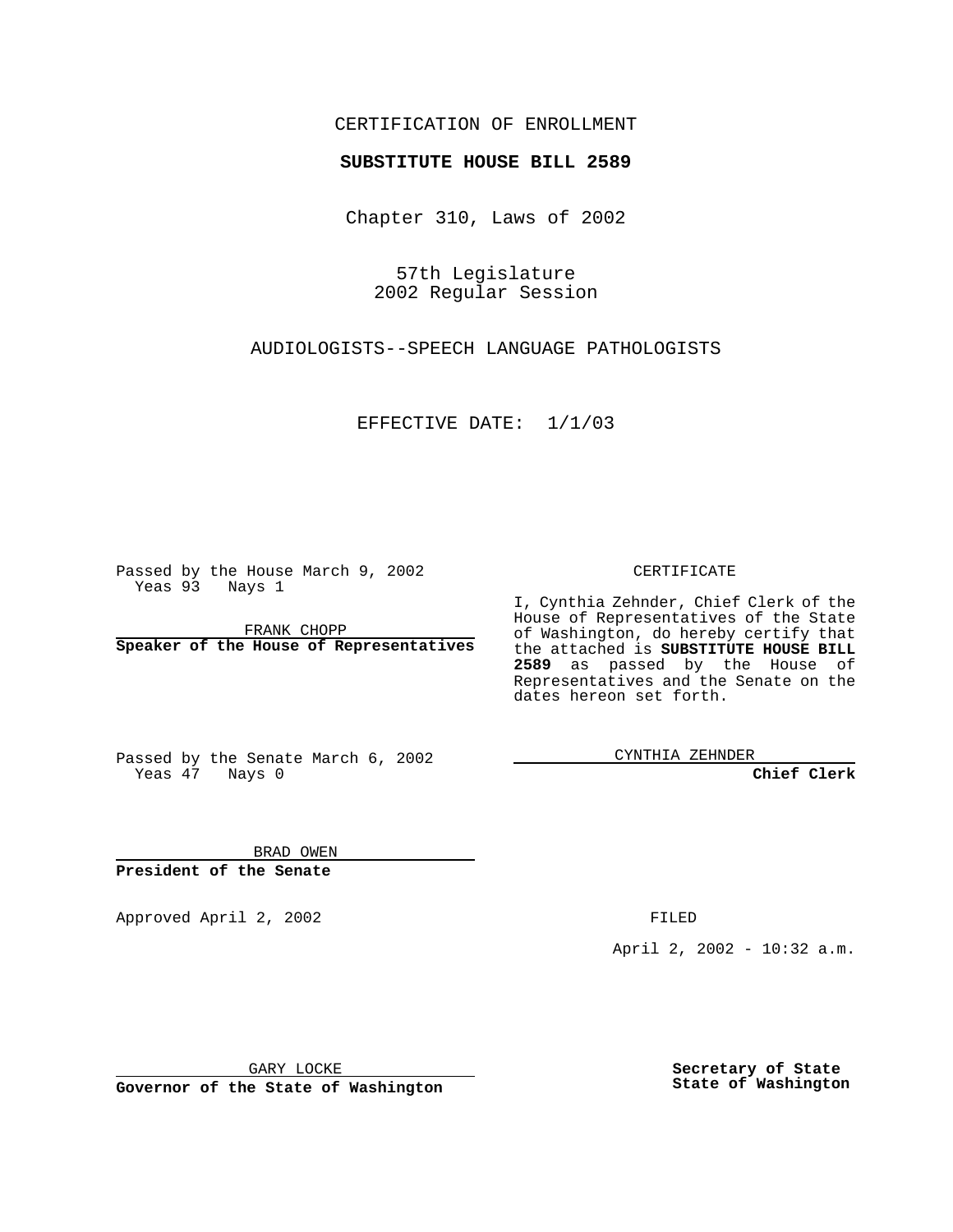## **SUBSTITUTE HOUSE BILL 2589** \_\_\_\_\_\_\_\_\_\_\_\_\_\_\_\_\_\_\_\_\_\_\_\_\_\_\_\_\_\_\_\_\_\_\_\_\_\_\_\_\_\_\_\_\_\_\_

\_\_\_\_\_\_\_\_\_\_\_\_\_\_\_\_\_\_\_\_\_\_\_\_\_\_\_\_\_\_\_\_\_\_\_\_\_\_\_\_\_\_\_\_\_\_\_

#### AS AMENDED BY THE SENATE

Passed Legislature - 2002 Regular Session

**State of Washington 57th Legislature 2002 Regular Session By** House Committee on Health Care (originally sponsored by Representatives Linville, Mulliken, Cody, Skinner, Veloria and Kenney)

Read first time 02/08/2002. Referred to Committee on .

 AN ACT Relating to licensure of audiologists and speech-language pathologists; amending RCW 18.35.010, 18.35.020, 18.35.030, 18.35.040, 18.35.050, 18.35.060, 18.35.080, 18.35.090, 18.35.095, 18.35.100, 18.35.105, 18.35.110, 18.35.120, 18.35.140, 18.35.150, 18.35.161, 18.35.172, 18.35.175, 18.35.185, 18.35.190, 18.35.195, 18.35.205, 18.35.230, 18.35.240, 18.35.250, and 18.35.260; and providing an effective date.

BE IT ENACTED BY THE LEGISLATURE OF THE STATE OF WASHINGTON:

 **Sec. 1.** RCW 18.35.010 and 1998 c 142 s 1 are each amended to read as follows:

As used in this chapter, unless the context requires otherwise:

 (1) "Assistive listening device or system" means an amplification system that is specifically designed to improve the signal to noise ratio for the listener, reduce interference from noise in the background, and enhance hearing levels at a distance by picking up sound from as close to source as possible and sending it directly to the ear of the listener, excluding hearing instruments as defined in this chapter.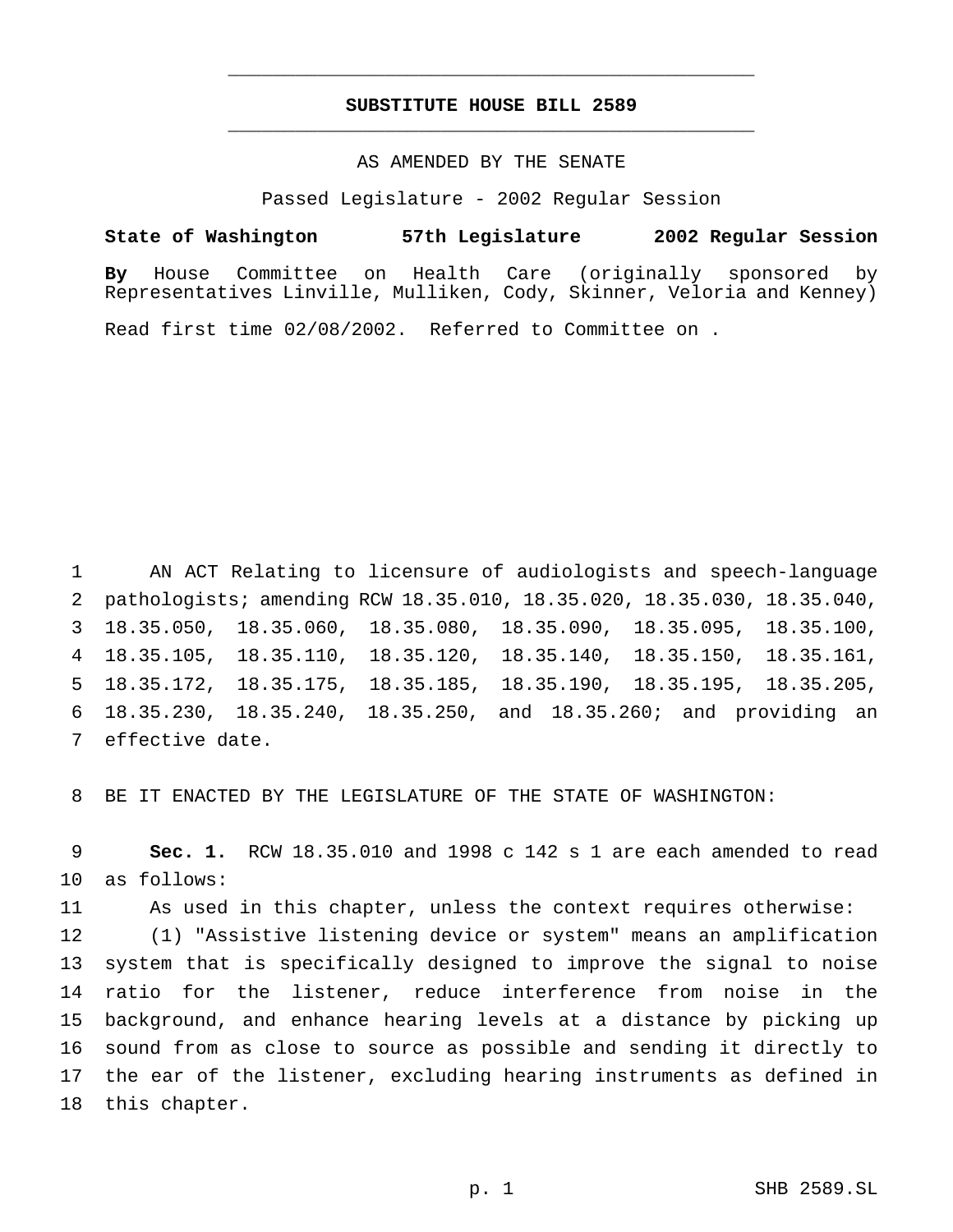(2) "((Certified)) Licensed audiologist" means a person who is 2 ((certified)) licensed by the department to engage in the practice of audiology and meets the qualifications in this chapter.

 (3) "Audiology" means the application of principles, methods, and procedures related to hearing and the disorders of hearing and to related language and speech disorders, whether of organic or nonorganic origin, peripheral or central, that impede the normal process of human communication including, but not limited to, disorders of auditory sensitivity, acuity, function, processing, or vestibular function, the application of aural habilitation, rehabilitation, and appropriate devices including fitting and dispensing of hearing instruments, and cerumen management to treat such disorders.

(4) "Board" means the board of hearing and speech.

(5) "Department" means the department of health.

 (6) "Direct supervision" means that the supervisor is physically present and in the same room with the interim permit holder, observing the nondiagnostic testing, fitting, and dispensing activities at all times.

 (7) "Establishment" means any permanent site housing a person engaging in the practice of fitting and dispensing of hearing instruments by a hearing instrument fitter/dispenser or audiologist; where the client can have personal contact and counsel during the 23 firm's business hours; where business is conducted; and the address of which is given to the state for the purpose of bonding.

 (8) "Facility" means any permanent site housing a person engaging in the practice of speech-language pathology and/or audiology, excluding the sale, lease, or rental of hearing instruments.

 (9) "Fitting and dispensing of hearing instruments" means the sale, lease, or rental or attempted sale, lease, or rental of hearing instruments together with the selection and modification of hearing instruments and the administration of nondiagnostic tests as specified by RCW 18.35.110 and the use of procedures essential to the performance of these functions; and includes recommending specific hearing instrument systems, specific hearing instruments, or specific hearing instrument characteristics, the taking of impressions for ear molds for these purposes, the use of nondiagnostic procedures and equipment to verify the appropriateness of the hearing instrument fitting, and hearing instrument orientation. The fitting and dispensing of hearing instruments as defined by this chapter may be equally provided by a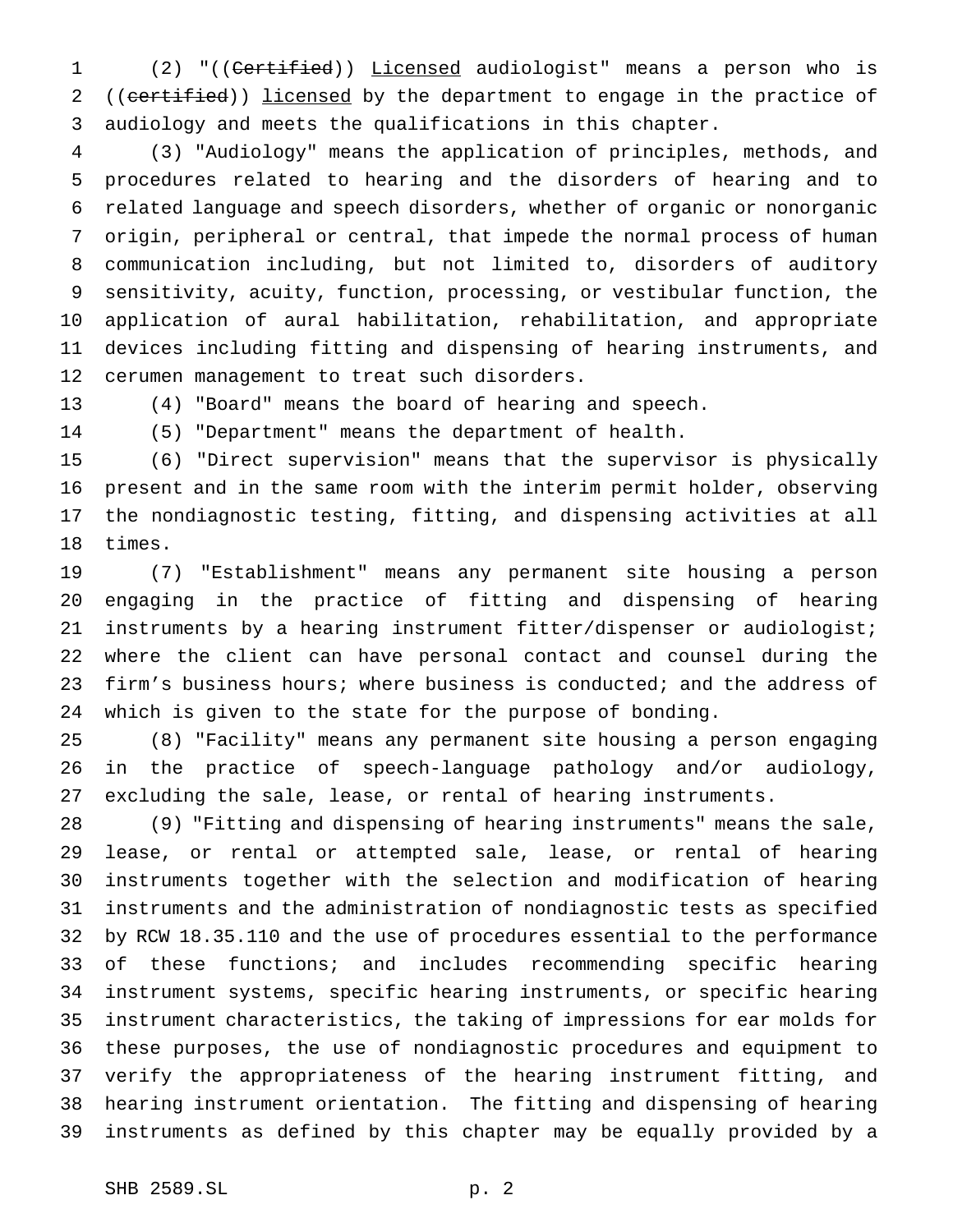1 licensed hearing instrument fitter/dispenser or ((certified)) licensed audiologist.

 (10) "Good standing" means a licensed hearing instrument 4 fitter/dispenser ((or certified)), licensed audiologist, or licensed 5 speech-language pathologist whose license ((or certificate)) has not been subject to sanctions pursuant to chapter 18.130 RCW or sanctions by other states, territories, or the District of Columbia in the last two years.

 (11) "Hearing instrument" means any wearable prosthetic instrument or device designed for or represented as aiding, improving, compensating for, or correcting defective human hearing and any parts, attachments, or accessories of such an instrument or device, excluding batteries and cords, ear molds, and assistive listening devices.

 (12) "Hearing instrument fitter/dispenser" means a person who is licensed to engage in the practice of fitting and dispensing of hearing instruments and meets the qualifications of this chapter.

 (13) "Interim permit holder" means a person who holds the permit created under RCW 18.35.060 and who practices under the direct 19 supervision of a licensed hearing instrument fitter/dispenser ((or 20 certified)), licensed speech-language pathologist, or ((certified)) 21 licensed audiologist.

(14) "Secretary" means the secretary of health.

23 (15) "((Certified)) Licensed speech-language pathologist" means a 24 person who is ((certified)) licensed by the department to engage in the practice of speech-language pathology and meets the qualifications of this chapter.

 (16) "Speech-language pathology" means the application of principles, methods, and procedures related to the development and disorders, whether of organic or nonorganic origin, that impede oral, pharyngeal, or laryngeal sensorimotor competencies and the normal process of human communication including, but not limited to, disorders and related disorders of speech, articulation, fluency, voice, verbal and written language, auditory comprehension, cognition/communication, and the application of augmentative communication treatment and devices for treatment of such disorders.

 **Sec. 2.** RCW 18.35.020 and 1998 c 142 s 2 are each amended to read as follows: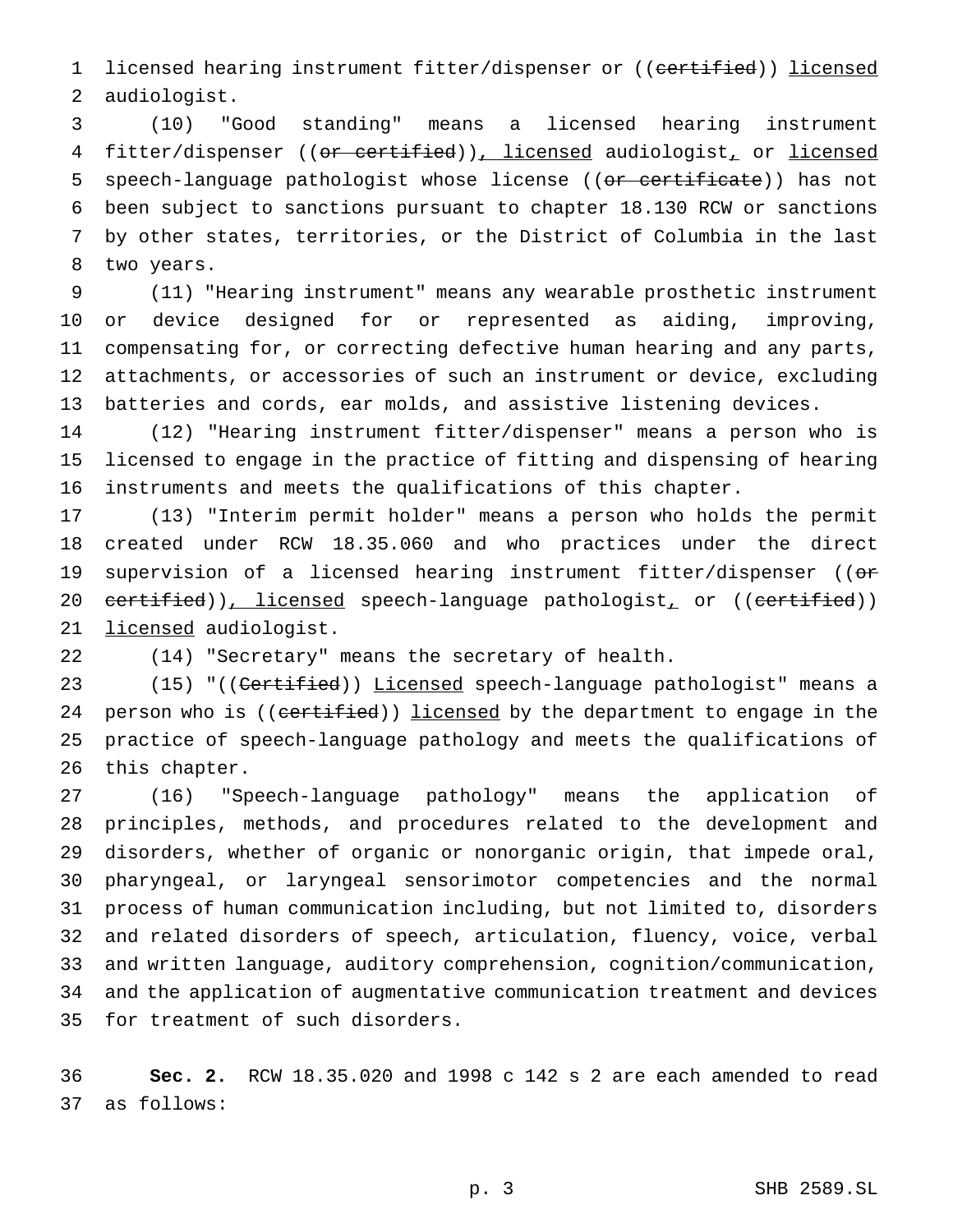(1) No person shall engage in the fitting and dispensing of hearing instruments or imply or represent that he or she is engaged in the fitting and dispensing of hearing instruments unless he or she is a 4 licensed hearing instrument fitter/dispenser or a ((certified)) licensed audiologist or holds an interim permit issued by the department as provided in this chapter and is an owner or employee of an establishment that is bonded as provided by RCW 18.35.240. The owner or manager of an establishment that dispenses hearing instruments is responsible under this chapter for all transactions made in the establishment name or conducted on its premises by agents or persons employed by the establishment engaged in fitting and dispensing of hearing instruments. Every establishment that fits and dispenses shall have in its employ at least one licensed hearing instrument 14 fitter/dispenser or ((certified)) licensed audiologist at all times, and shall annually submit proof that all testing equipment at that establishment that is required by the board to be calibrated has been properly calibrated.

 (2) Effective January 1, 2003, no person shall engage in the 19 practice of audiology or imply or represent that he or she is engaged in the practice of audiology unless he or she is a licensed audiologist 21 or holds an audiology interim permit issued by the department as 22 provided in this chapter. Audiologists who are certified as 23 educational staff associates by the state board of education are 24 excluded unless they elect to become licensed under this chapter.

 (3) Effective January 1, 2003, no person shall engage in the practice of speech-language pathology or imply or represent that he or 27 she is engaged in the practice of speech-language pathology unless he or she is a licensed speech-language pathologist or holds a speech- language pathology interim permit issued by the department as provided in this chapter. Speech-language pathologists who are certified as 31 educational staff associates by the state board of education are 32 excluded unless they elect to become licensed under this chapter.

 **Sec. 3.** RCW 18.35.030 and 1996 c 200 s 4 are each amended to read as follows:

 Any person who engages in fitting and dispensing of hearing instruments shall provide to each person who enters into an agreement to purchase a hearing instrument a receipt at the time of the agreement containing the following information: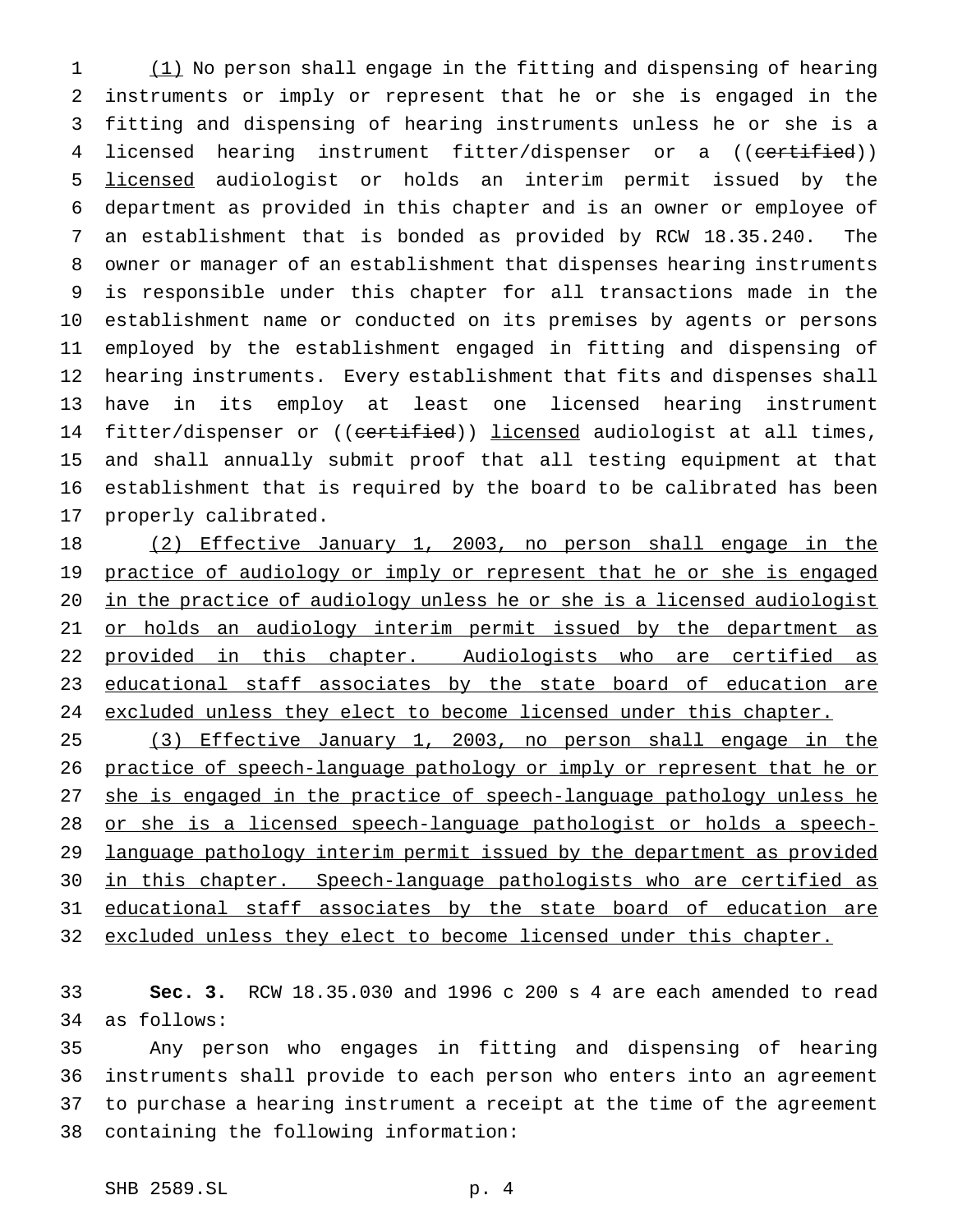(1) The seller's name, signature, license, ((certificate,)) or permit number, address, and phone number of his or her regular place of business;

 (2) A description of the instrument furnished, including make, model, circuit options, and the term "used" or "reconditioned" if applicable;

 (3) A disclosure of the cost of all services including but not limited to the cost of testing and fitting, the actual cost of the hearing instrument furnished, the cost of ear molds if any, and the terms of the sale. These costs, including the cost of ear molds, shall be known as the total purchase price. The receipt shall also contain a statement of the purchaser's recision rights under this chapter and an acknowledgment that the purchaser has read and understands these rights. Upon request, the purchaser shall also be supplied with a signed and dated copy of any hearing evaluation performed by the seller.

 (4) At the time of delivery of the hearing instrument, the purchaser shall also be furnished with the serial number of the hearing instrument supplied.

 **Sec. 4.** RCW 18.35.040 and 1998 c 142 s 3 are each amended to read as follows:

 (1) An applicant for licensure as a hearing instrument fitter/dispenser must have the following minimum qualifications and shall pay a fee determined by the secretary as provided in RCW 43.70.250. An applicant shall be issued a license under the provisions of this chapter if the applicant:

 (a)(i) Satisfactorily completes the hearing instrument fitter/dispenser examination required by this chapter; or

 (ii) Holds a current, unsuspended, unrevoked license from another jurisdiction if the standards for licensing in such other jurisdiction are substantially equivalent to those prevailing in this state;

 (b) Satisfactorily completes a minimum of a two-year degree program in hearing instrument fitter/dispenser instruction. The program must 34 be approved by the board; and

 (c) Has not committed unprofessional conduct as specified by the uniform disciplinary act.

 The applicant must present proof of qualifications to the board in the manner and on forms prescribed by the secretary and proof of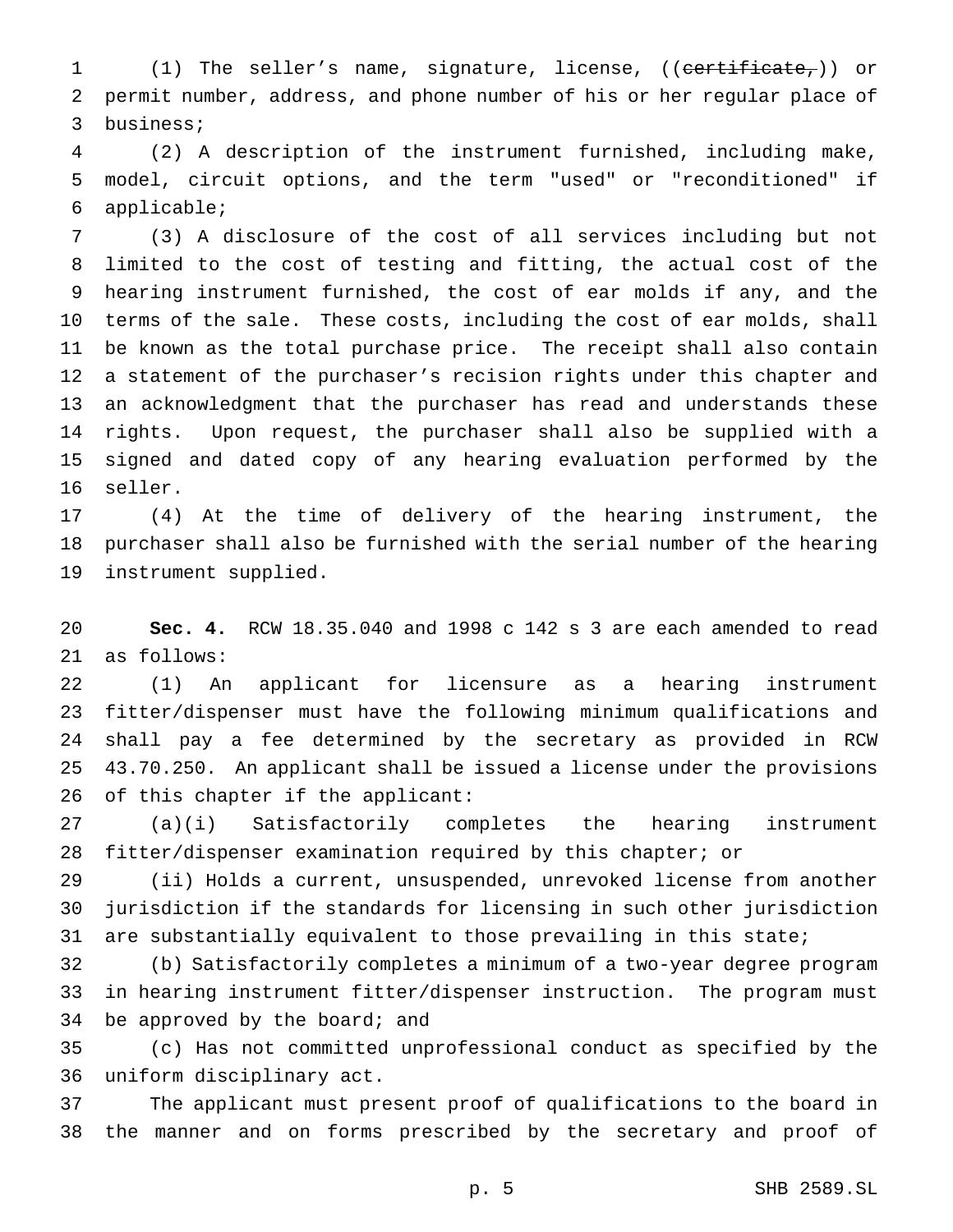completion of a minimum of four clock hours of AIDS education and training pursuant to rules adopted by the board.

 (2) An applicant for ((certification)) licensure as a speech- language pathologist or audiologist must have the following minimum qualifications:

 (a) Has not committed unprofessional conduct as specified by the uniform disciplinary act;

 (b) Has a master's degree or the equivalent, or a doctorate degree or the equivalent, from a program at a board-approved institution of higher learning, which includes completion of a supervised clinical practicum experience as defined by rules adopted by the board; and

 (c) Has completed postgraduate professional work experience approved by the board.

 All qualified applicants must satisfactorily complete the speech- language pathology or audiology examinations required by this chapter. The applicant must present proof of qualifications to the board in the manner and on forms prescribed by the secretary and proof of completion of a minimum of four clock hours of AIDS education and training pursuant to rules adopted by the board.

 **Sec. 5.** RCW 18.35.050 and 1996 c 200 s 6 are each amended to read as follows:

 Except as otherwise provided in this chapter an applicant for 23 license ((or certification)) shall appear at a time and place and before such persons as the department may designate to be examined by written or practical tests, or both. Examinations in hearing instrument fitting/dispensing, speech-language pathology, and audiology shall be held within the state at least once a year. The examinations shall be reviewed annually by the board and the department, and revised as necessary. The examinations shall include appropriate subject matter to ensure the competence of the applicant. Nationally recognized examinations in the fields of fitting and dispensing of hearing instruments, speech-language pathology, and audiology may be 33 used to determine if applicants are qualified for licensure ((or 34 certification)). An applicant who fails an examination may apply for reexamination upon payment of a reexamination fee. The hearing instrument fitting/dispensing reexamination fee for hearing instrument fitter/dispensers and audiologists shall be set by the secretary under RCW 43.70.250.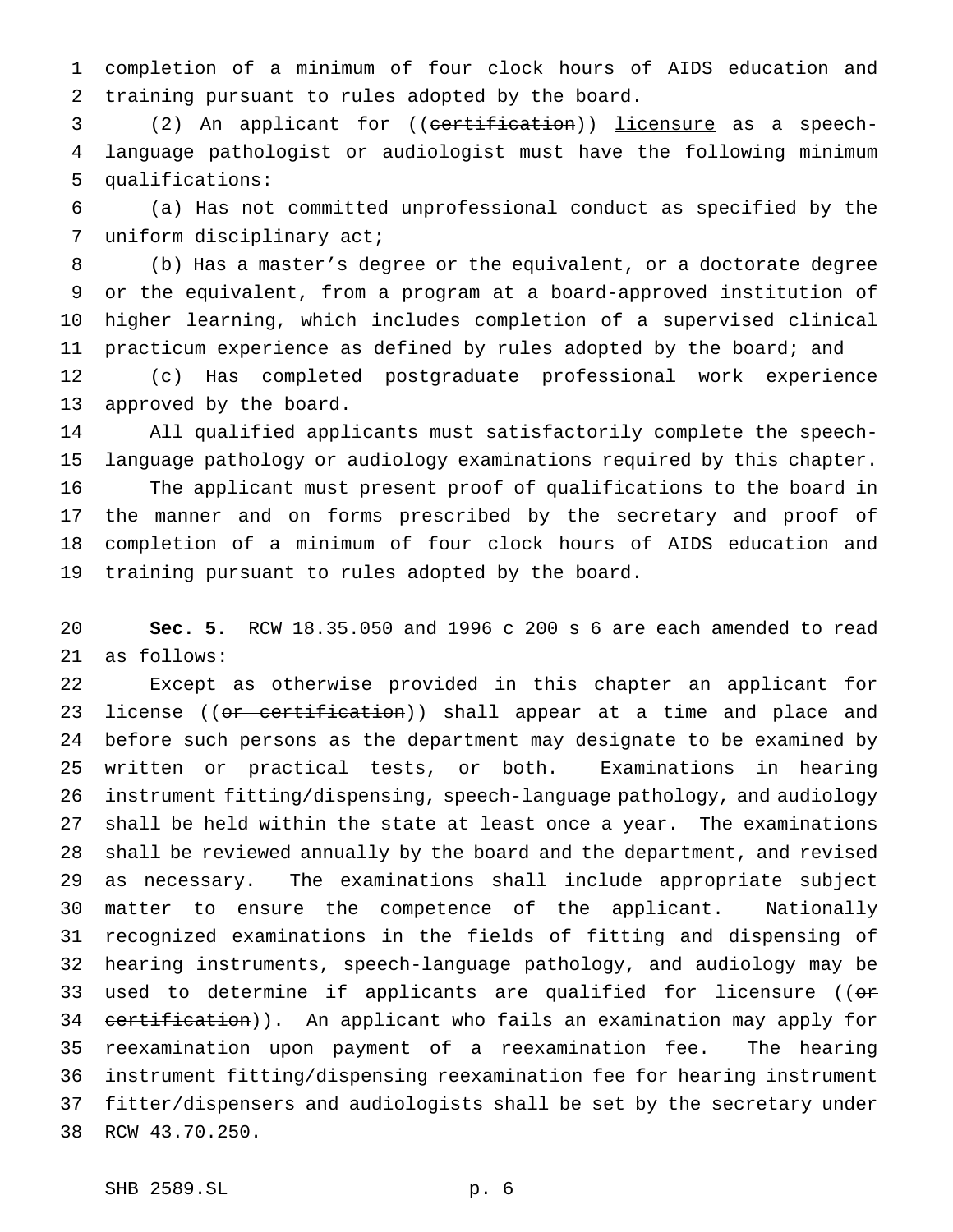**Sec. 6.** RCW 18.35.060 and 1998 c 142 s 4 are each amended to read as follows:

 The department, upon approval by the board, shall issue an interim permit authorizing an applicant for speech-language pathologist ((certification)) licensure or audiologist ((certification)) licensure who, except for the postgraduate professional experience and the examination requirements, meets the academic and practicum requirements of RCW 18.35.040(2) to practice under direct supervision. The interim permit is valid for a period of one year from date of issuance. The board shall determine conditions for the interim permit.

 **Sec. 7.** RCW 18.35.080 and 1997 c 275 s 4 are each amended to read as follows:

13 (1) The department shall license ((or certify)) each qualified applicant who satisfactorily completes the required examinations for his or her profession and complies with administrative procedures and administrative requirements established pursuant to RCW 43.70.250 and 43.70.280.

18 (2) ((The board shall waive the examination and grant a speech- language pathology certificate to a person engaged in the profession of 20 speech-language pathology in this state on June 6, 1996, if the board 21 determines that the person meets commonly accepted standards for the 22 profession, as defined by rules adopted by the board. Persons eligible for certification under this subsection must apply for a certificate 24 before July 1, 1997.

25 (3) The board shall waive the examinations and grant an audiology 26 certificate to a person engaged in the profession of audiology in this 27 state on June 6, 1996, if the board determines that the person meets the commonly accepted standards for the profession and has passed the hearing instrument fitter/dispenser examination. Persons eligible for 30 certification under this subsection must apply for a certificate before 31 July 1, 1997.

 (4) The board shall grant an audiology certificate to a person 33 engaged in the profession of audiology, who has not been licensed as a 34 hearing instrument fitter/dispenser, but who meets the commonly accepted standards for the profession of audiology and graduated from a board-approved program after January 1, 1993, and has passed sections of the examination pertaining to RCW 18.35.070 (3), (4), and (5).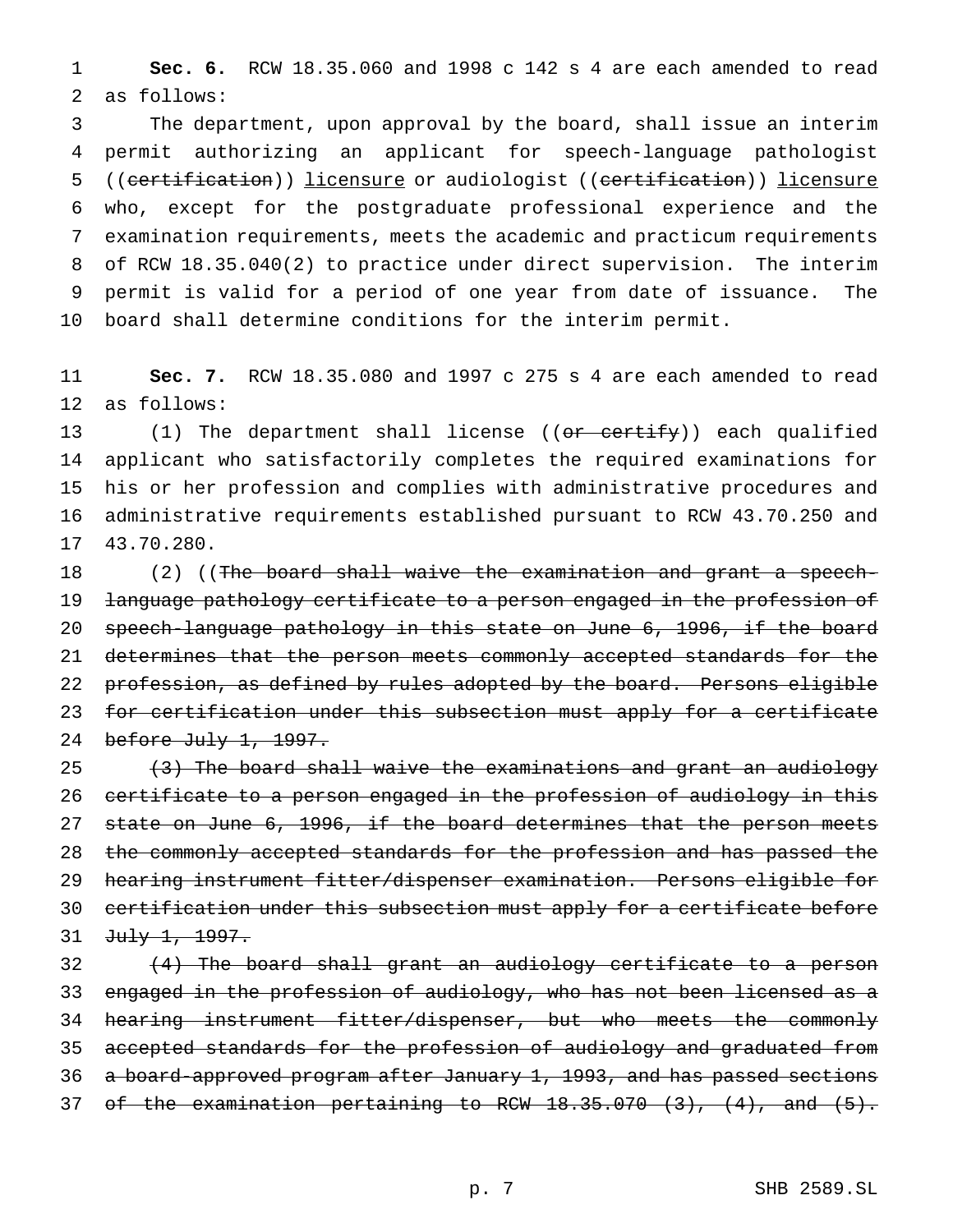Persons eligible for certification under this subsection must apply for

2 a certificate before July 1, 1997.

 (5) Persons engaged in the profession of audiology who meet the commonly accepted standards for the profession of audiology and graduated from a board-approved program prior to January 1, 1993, and who have not passed the hearing instrument fitter/dispenser examination shall be granted a temporary audiology certificate (nondispensing) for a period of two years from June 6, 1996, during which time they must pass sections of the hearing instrument fitter/dispenser examination 10 pertaining to RCW 18.35.070  $(1)(c)$ ,  $(2)(e)$  and  $(f)$ ,  $(3)$ ,  $(4)$ , and  $(5)$ . 11 The board may extend the term of the temporary certificate upon review. 12 Persons eligible for certification under this subsection must apply for 13 a certificate before July 1, 1997.)) The board shall waive the 14 requirements of RCW 18.35.040 and 18.35.050 and grant an audiology 15 license to a person who on January 1, 2003, holds a current audiology 16 certificate issued by the department.

17 (3) The board shall waive the requirements of RCW 18.35.040 and 18 18.35.050 and grant a speech-language pathology license to a person who on January 1, 2003, holds a current speech-language pathology 20 certificate issued by the department.

 **Sec. 8.** RCW 18.35.090 and 1998 c 142 s 5 are each amended to read as follows:

 Each person who engages in practice under this chapter shall comply with administrative procedures and administrative requirements established under RCW 43.70.250 and 43.70.280 and shall keep the 26 license((, certificate,)) or interim permit conspicuously posted in the place of business at all times. The secretary may establish mandatory continuing education requirements and/or continued competency standards 29 to be met by licensees ((or certificate)) or interim permit holders as 30 a condition for license( $(-$  certificate,)) or interim permit renewal.

 **Sec. 9.** RCW 18.35.095 and 1996 c 200 s 12 are each amended to read as follows:

 (1) A hearing instrument fitter/dispenser licensed under this chapter and not actively practicing may be placed on inactive status by the department at the written request of the licensee. The board shall define by rule the conditions for inactive status licensure. In addition to the requirements of RCW 43.24.086, the licensing fee for a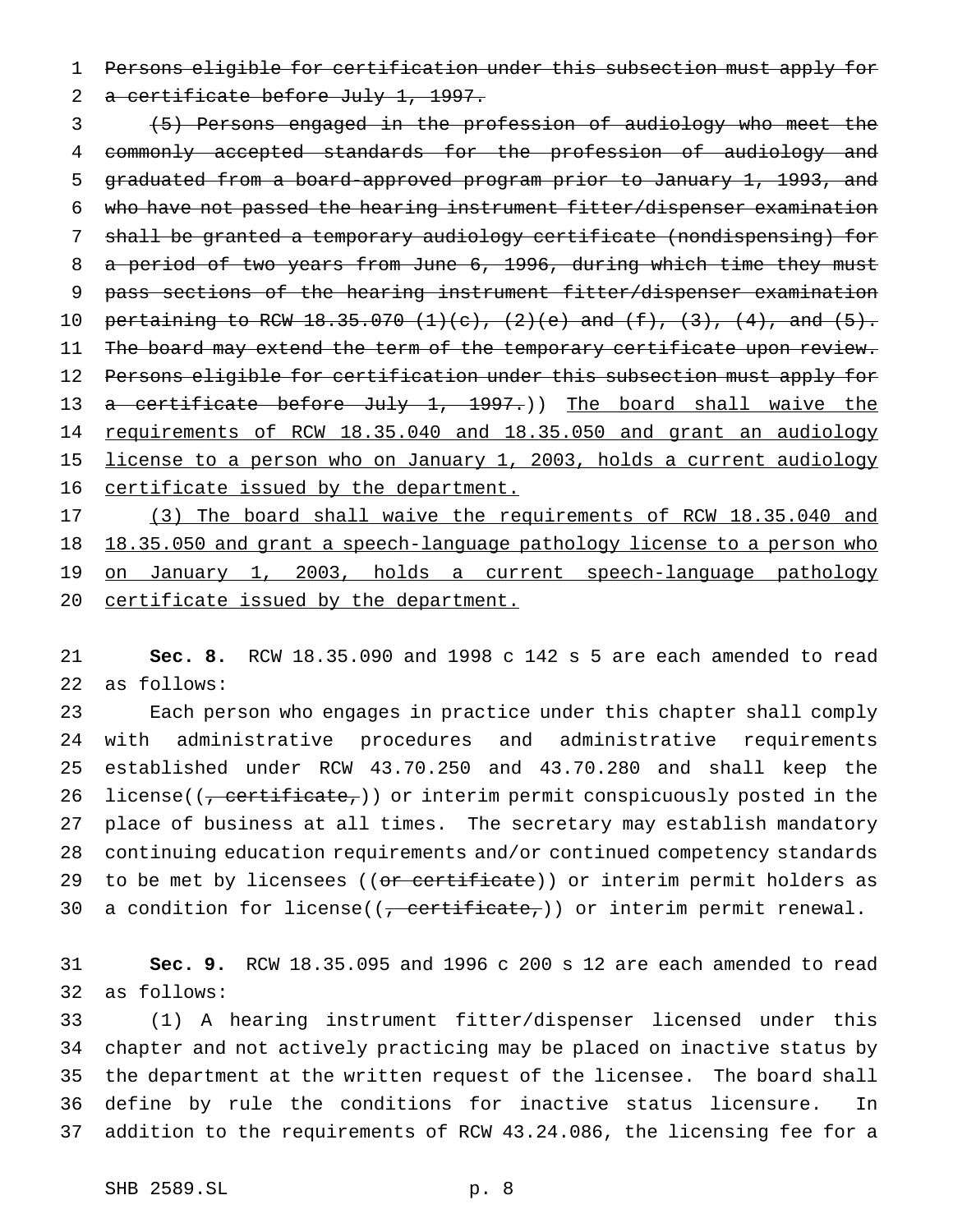licensee on inactive status shall be directly related to the costs of administering an inactive license by the department. A hearing instrument fitter/dispenser on inactive status may be voluntarily placed on active status by notifying the department in writing, paying the remainder of the licensing fee for the licensing year, and complying with subsection (2) of this section.

 (2) Hearing instrument fitter/dispenser inactive licensees applying for active licensure shall comply with the following: A licensee who has not fitted or dispensed hearing instruments for more than five years from the expiration of the licensee's full fee license shall retake the practical or the written, or both, hearing instrument fitter/dispenser examinations required under this chapter and other requirements as determined by the board. Persons who have inactive status in this state but who are actively licensed and in good standing in any other state shall not be required to take the hearing instrument fitter/dispenser practical examination, but must submit an affidavit attesting to their knowledge of the current Washington Administrative Code rules and Revised Code of Washington statutes pertaining to the fitting and dispensing of hearing instruments.

20 (3) A speech-language pathologist or audiologist ((certified)) 21 licensed under this chapter and not actively practicing either speech- language pathology or audiology may be placed on inactive status by the 23 department at the written request of the ((certificate)) license holder. The board shall define by rule the conditions for inactive 25 status ((certification)) licensure. In addition to the requirements of 26 RCW 43.24.086, the fee for a ((certificate)) license on inactive status shall be directly related to the cost of administering an inactive 28 ((certificate)) license by the department. A person on inactive status may be voluntarily placed on active status by notifying the department in writing, paying the remainder of the fee for the year, and complying with subsection (4) of this section.

 (4) Speech-language pathologist or audiologist inactive 33 ((certificate)) license holders applying for active ((certification)) 34 licensure shall comply with requirements set forth by the board, which may include completion of continuing competency requirements and taking an examination.

 **Sec. 10.** RCW 18.35.100 and 1998 c 142 s 6 are each amended to read as follows: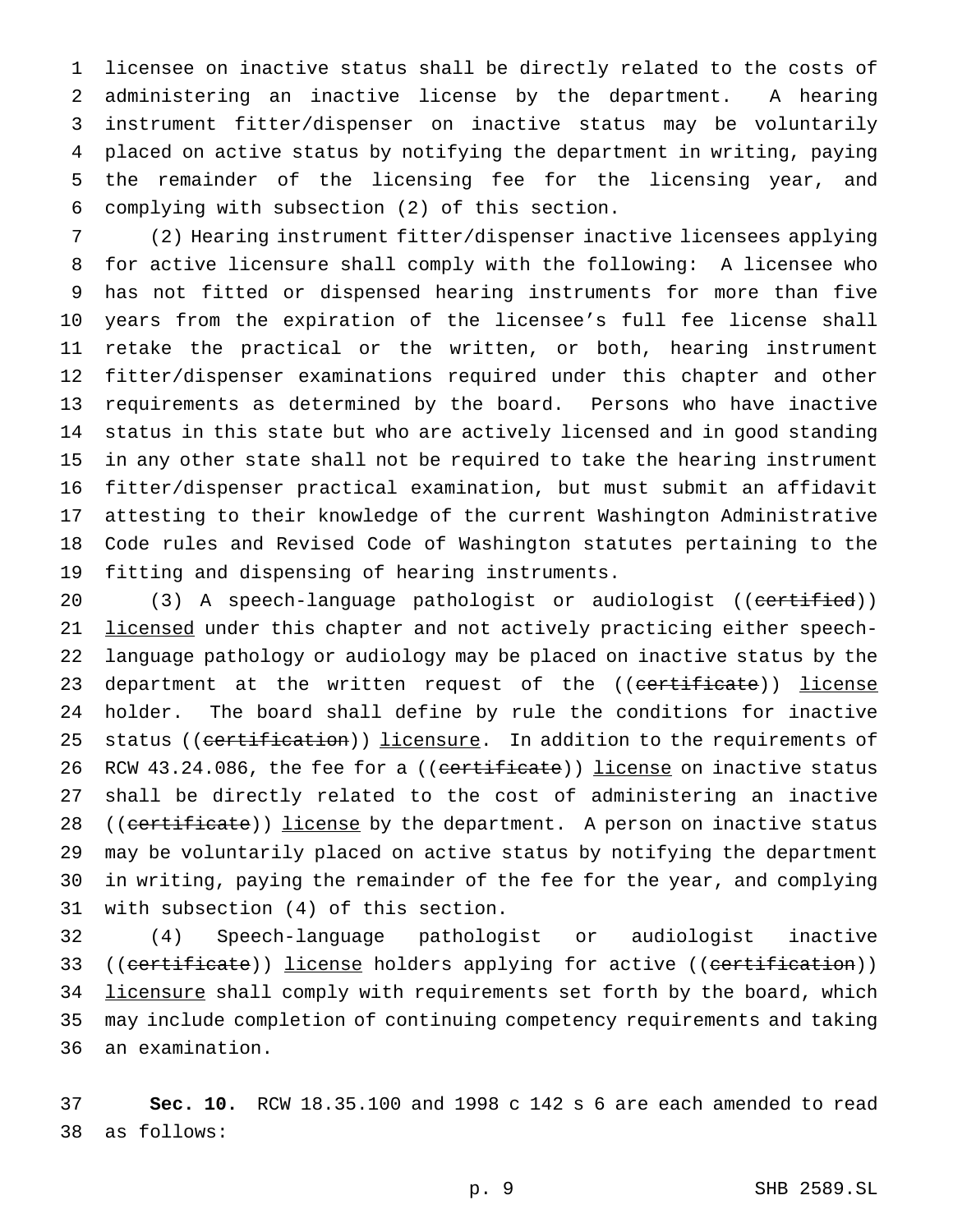(1) Every hearing instrument fitter/dispenser, audiologist, speech- language pathologist, or interim permit holder, who is regulated under this chapter, shall notify the department in writing of the regular address of the place or places in the state of Washington where the person practices or intends to practice more than twenty consecutive business days and of any change thereof within ten days of such change. Failure to notify the department in writing shall be grounds for 8 suspension or revocation of the license( $(-$  certificate,)) or interim permit.

 (2) The department shall keep a record of the places of business of 11 persons who hold licenses((<del>, certificates,</del>)) or interim permits.

 (3) Any notice required to be given by the department to a person 13 who holds a license( $(-$  certificate,)) or interim permit may be given by mailing it to the address of the last establishment or facility of which the person has notified the department, except that notice to a 16 licensee ((or certificate)) or interim permit holder of proceedings to 17 deny, suspend, or revoke the license( $(-$  certificate,)) or interim permit shall be by certified or registered mail or by means authorized for service of process.

 **Sec. 11.** RCW 18.35.105 and 1998 c 142 s 7 are each amended to read as follows:

22 Each licensee and ((certificate and)) interim permit holder under this chapter shall keep records of all services rendered for a minimum of three years. These records shall contain the names and addresses of all persons to whom services were provided. Hearing instrument fitter/dispensers, audiologists, and interim permit holders shall also record the date the hearing instrument warranty expires, a description of the services and the dates the services were provided, and copies of any contracts and receipts. All records, as required pursuant to this chapter or by rule, shall be owned by the establishment or facility and shall remain with the establishment or facility in the event the 32 licensee ((<del>or certificate holder</del>)) changes employment. If a contract 33 between the establishment or facility and the licensee ((or certificate  $h$ older)) provides that the records are to remain with the licensee ((or 35 certificate holder)), copies of such records shall be provided to the establishment or facility.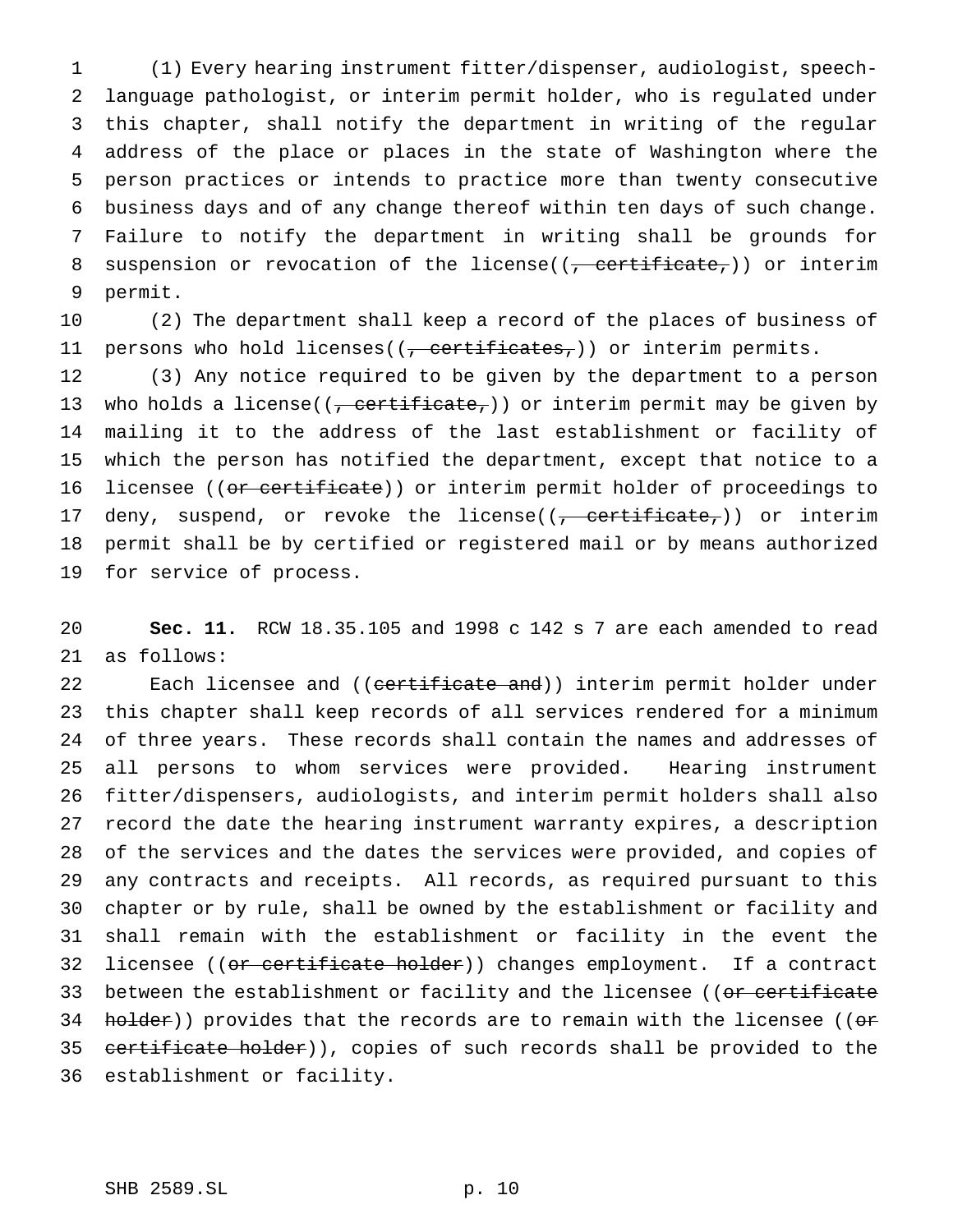**Sec. 12.** RCW 18.35.110 and 1998 c 142 s 8 are each amended to read as follows:

 In addition to causes specified under RCW 18.130.170 and 4 18.130.180, any person licensed or holding an interim permit ((or 5 certificate)) under this chapter may be subject to disciplinary action by the board for any of the following causes:

 (1) For unethical conduct in dispensing hearing instruments. Unethical conduct shall include, but not be limited to:

 (a) Using or causing or promoting the use of, in any advertising matter, promotional literature, testimonial, guarantee, warranty, label, brand, insignia, or any other representation, however disseminated or published, which is false, misleading or deceptive;

 (b) Failing or refusing to honor or to perform as represented any representation, promise, agreement, or warranty in connection with the promotion, sale, dispensing, or fitting of the hearing instrument;

 (c) Advertising a particular model, type, or kind of hearing instrument for sale which purchasers or prospective purchasers responding to the advertisement cannot purchase or are dissuaded from purchasing and where it is established that the purpose of the advertisement is to obtain prospects for the sale of a different model, type, or kind than that advertised;

(d) Falsifying hearing test or evaluation results;

 (e)(i) Whenever any of the following conditions are found or should have been found to exist either from observations by the licensee or 25 ((certificate or)) interim permit holder or on the basis of information furnished by the prospective hearing instrument user prior to fitting and dispensing a hearing instrument to any such prospective hearing instrument user, failing to advise that prospective hearing instrument user in writing that the user should first consult a licensed physician specializing in diseases of the ear or if no such licensed physician is available in the community then to any duly licensed physician:

 (A) Visible congenital or traumatic deformity of the ear, including perforation of the eardrum;

 (B) History of, or active drainage from the ear within the previous ninety days;

 (C) History of sudden or rapidly progressive hearing loss within 37 the previous ninety days;

(D) Acute or chronic dizziness;

(E) Any unilateral hearing loss;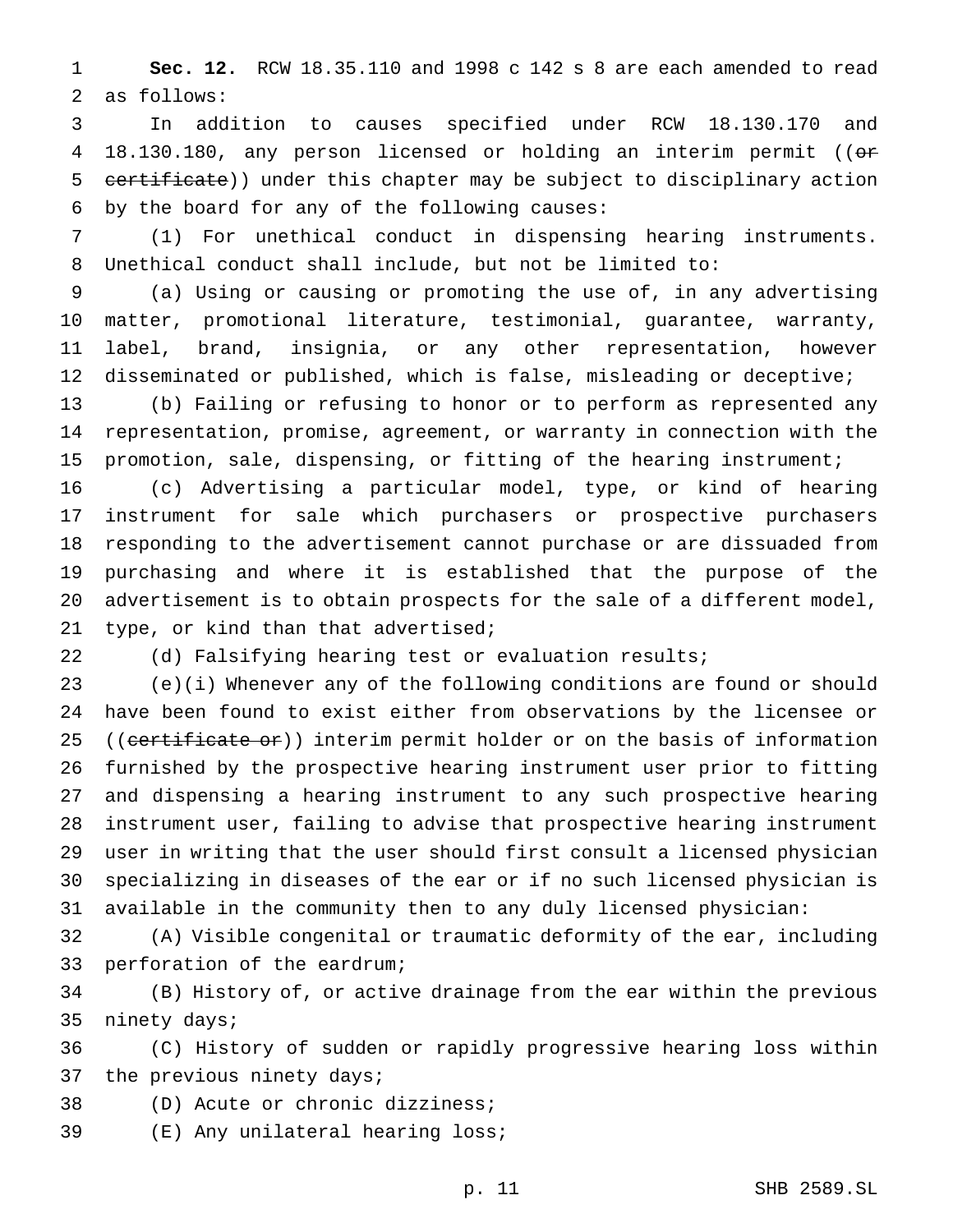(F) Significant air-bone gap when generally acceptable standards have been established as defined by the food and drug administration; (G) Visible evidence of significant cerumen accumulation or a foreign body in the ear canal;

## (H) Pain or discomfort in the ear; or

 (I) Any other conditions that the board may by rule establish. It 7 is a violation of this subsection for any licensee ((or certificate 8 holder)) or that licensee's ((or certificate holder's)) employees and putative agents upon making such required referral for medical opinion to in any manner whatsoever disparage or discourage a prospective hearing instrument user from seeking such medical opinion prior to the fitting and dispensing of a hearing instrument. No such referral for medical opinion need be made by any licensed hearing instrument 14 fitter/dispenser, ((certified)) licensed audiologist, or interim permit holder in the instance of replacement only of a hearing instrument which has been lost or damaged beyond repair within twelve months of the date of purchase. The licensed hearing instrument 18 fitter/dispenser, ((certified)) licensed audiologist, or interim permit holder or their employees or putative agents shall obtain a signed statement from the hearing instrument user documenting the waiver of medical clearance and the waiver shall inform the prospective user that signing the waiver is not in the user's best health interest: PROVIDED, That the licensed hearing instrument fitter/dispenser, 24 ((certified)) licensed audiologist, or interim permit holder shall maintain a copy of either the physician's statement showing that the prospective hearing instrument user has had a medical evaluation within the previous six months or the statement waiving medical evaluation, for a period of three years after the purchaser's receipt of a hearing instrument. Nothing in this section required to be performed by a 30 licensee or ((certificate or)) interim permit holder shall mean that 31 the licensee or ((certificate or)) interim permit holder is engaged in the diagnosis of illness or the practice of medicine or any other activity prohibited under the laws of this state;

 (ii) Fitting and dispensing a hearing instrument to any person under eighteen years of age who has not been examined and cleared for hearing instrument use within the previous six months by a physician specializing in otolaryngology except in the case of replacement instruments or except in the case of the parents or guardian of such person refusing, for good cause, to seek medical opinion: PROVIDED,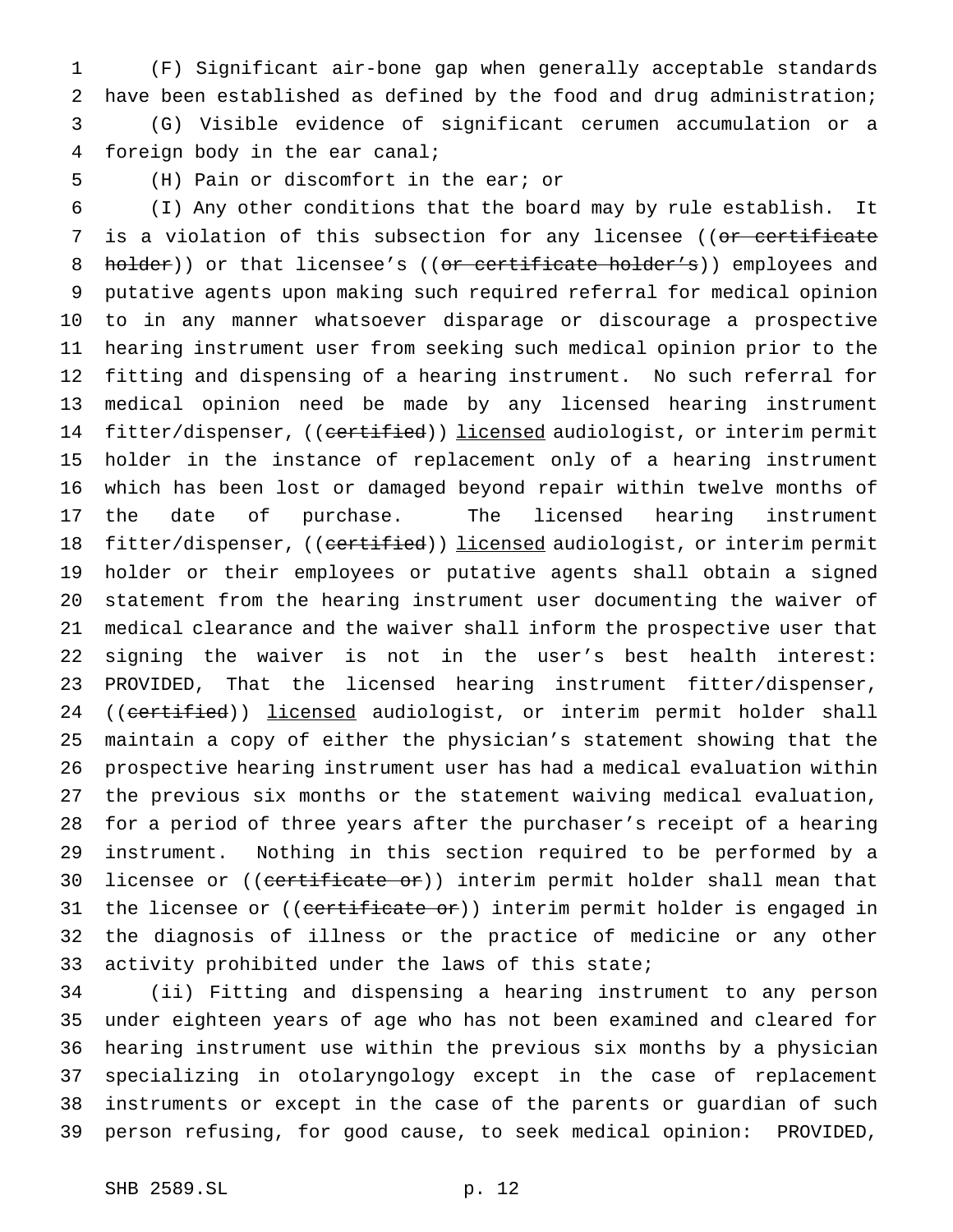That should the parents or guardian of such person refuse, for good cause, to seek medical opinion, the licensed hearing instrument 3 fitter/dispenser or ((certified)) licensed audiologist shall obtain from such parents or guardian a certificate to that effect in a form as prescribed by the department;

 (iii) Fitting and dispensing a hearing instrument to any person under eighteen years of age who has not been examined by an audiologist who holds at least a master's degree in audiology for recommendations during the previous six months, without first advising such person or his or her parents or guardian in writing that he or she should first consult an audiologist who holds at least a master's degree in audiology, except in cases of hearing instruments replaced within twelve months of their purchase;

 (f) Representing that the services or advice of a person licensed to practice medicine and surgery under chapter 18.71 RCW or osteopathic medicine and surgery under chapter 18.57 RCW or of a clinical audiologist will be used or made available in the selection, fitting, adjustment, maintenance, or repair of hearing instruments when that is not true, or using the word "doctor," "clinic," or other like words, abbreviations, or symbols which tend to connote a medical or osteopathic medicine and surgery profession when such use is not accurate;

23 (g) Permitting another to use his or her license( $(\tau,$  certificate,)) or interim permit;

 (h) Stating or implying that the use of any hearing instrument will restore normal hearing, preserve hearing, prevent or retard progression of a hearing impairment, or any other false, misleading, or medically or audiologically unsupportable claim regarding the efficiency of a hearing instrument;

 (i) Representing or implying that a hearing instrument is or will be "custom-made," "made to order," "prescription made," or in any other sense specially fabricated for an individual when that is not the case; or

 (j) Directly or indirectly offering, giving, permitting, or causing to be given, money or anything of value to any person who advised another in a professional capacity as an inducement to influence that person, or to have that person influence others to purchase or contract to purchase any product sold or offered for sale by the hearing instrument fitter/dispenser, audiologist, or interim permit holder, or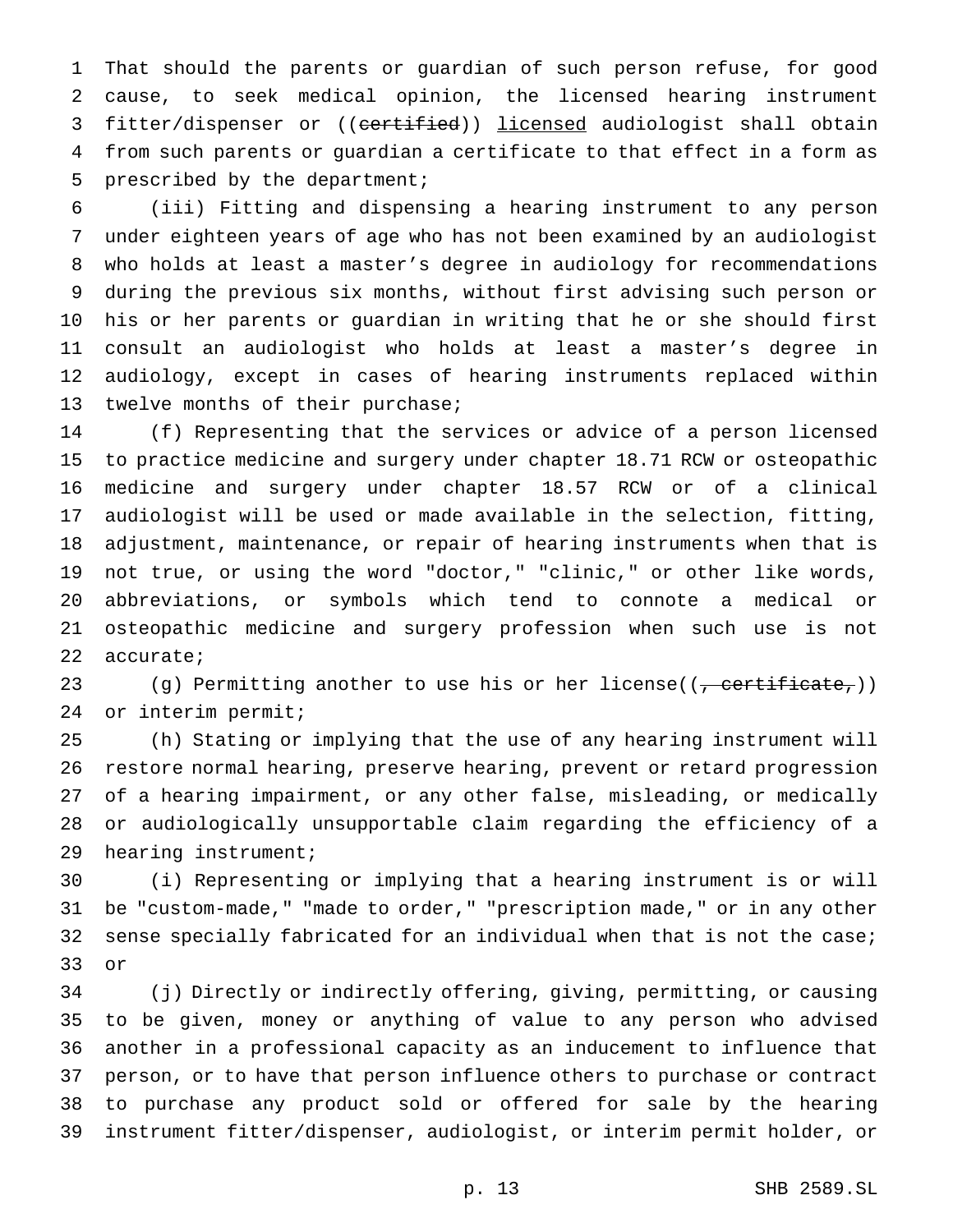to influence any person to refrain from dealing in the products of competitors.

 (2) Engaging in any unfair or deceptive practice or unfair method of competition in trade within the meaning of RCW 19.86.020.

 (3) Aiding or abetting any violation of the rebating laws as stated in chapter 19.68 RCW.

 **Sec. 13.** RCW 18.35.120 and 1998 c 142 s 9 are each amended to read as follows:

9 A licensee or ((<del>certificate or</del>)) interim permit holder under this chapter may also be subject to disciplinary action if the licensee or 11 ((certificate or)) interim permit holder:

 (1) Is found guilty in any court of any crime involving forgery, embezzlement, obtaining money under false pretenses, larceny, extortion, or conspiracy to defraud and ten years have not elapsed since the date of the conviction; or

 (2) Has a judgment entered against him or her in any civil action involving forgery, embezzlement, obtaining money under false pretenses, larceny, extortion, or conspiracy to defraud and five years have not elapsed since the date of the entry of the final judgment in the 20 action, but a license ((<del>or certificate</del>)) shall not be issued unless the judgment debt has been discharged; or

 (3) Has a judgment entered against him or her under chapter 19.86 RCW and two years have not elapsed since the entry of the final 24 judgment; but a license ((or certificate)) shall not be issued unless there has been full compliance with the terms of such judgment, if any. The judgment shall not be grounds for denial, suspension, nonrenewal, 27 or revocation of a license ((<del>or certificate</del>)) unless the judgment arises out of and is based on acts of the applicant, licensee, 29 ((certificate holder,)) or employee of the licensee ((or certificate holder)); or

 (4) Commits unprofessional conduct as defined in RCW 18.130.180 of the uniform disciplinary act.

 **Sec. 14.** RCW 18.35.140 and 1998 c 142 s 10 are each amended to read as follows:

 The powers and duties of the department, in addition to the powers and duties provided under other sections of this chapter, are as follows: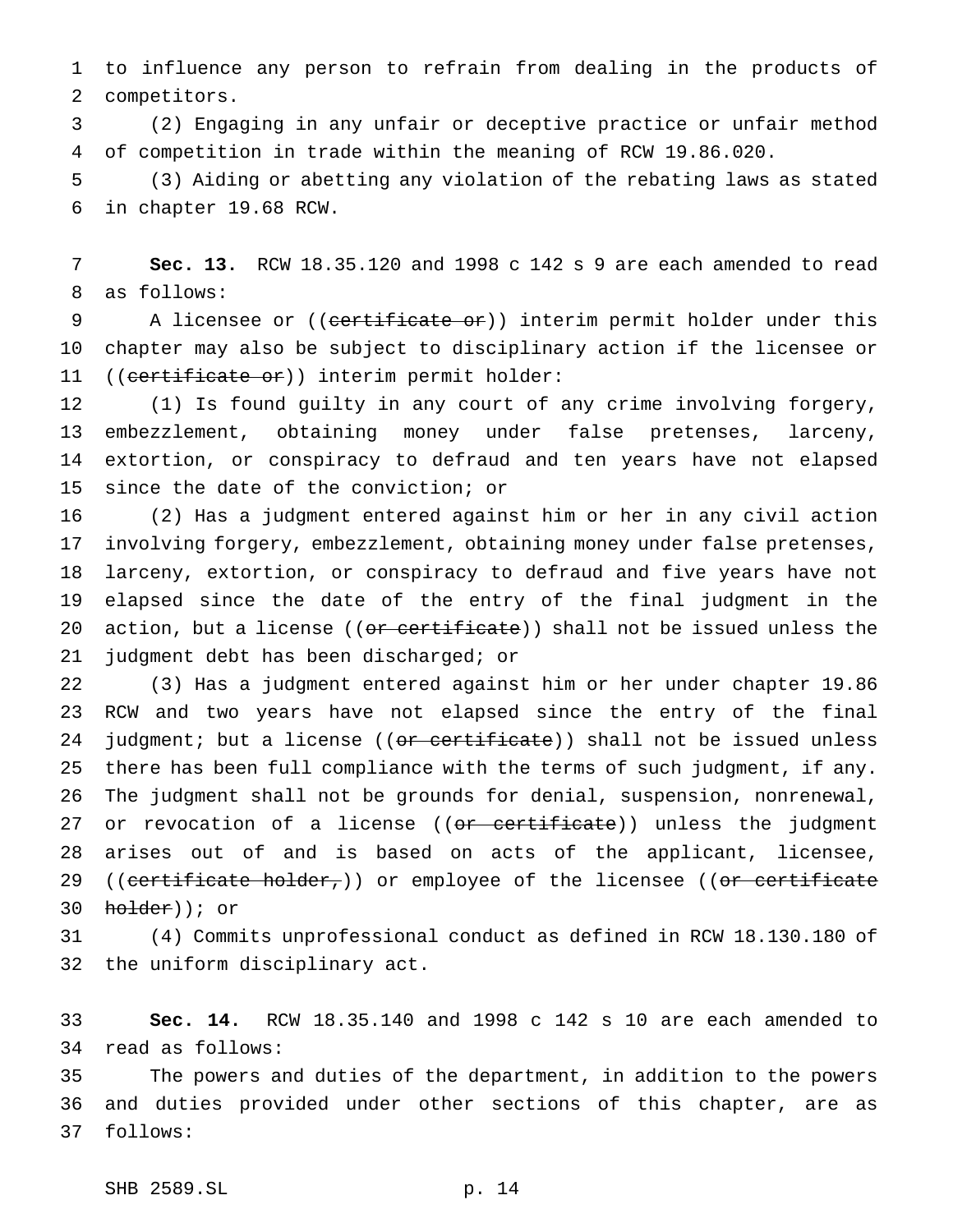(1) To provide space necessary to carry out the examination set forth in RCW 18.35.070 of applicants for hearing instrument 3 fitter/dispenser licenses or audiology ((certification)) licenses.

 (2) To authorize all disbursements necessary to carry out the provisions of this chapter.

 (3) To require the periodic examination of testing equipment, as defined by the board, and to carry out the periodic inspection of 8 facilities or establishments of persons who are licensed ((or 9 certified)) under this chapter, as reasonably required within the discretion of the department.

(4) To appoint advisory committees as necessary.

 (5) To keep a record of proceedings under this chapter and a 13 register of all persons licensed( $(-$  certified,)) or holding interim permits under this chapter. The register shall show the name of every living licensee or interim permit holder for hearing instrument 16 fitting/dispensing, every living ((certificate)) licensee or interim permit holder for speech-language pathology, every living 18 ((certificate)) licensee or interim permit holder for audiology, with his or her last known place of residence and the date and number of his 20 or her license( $(\tau)$ ) or interim permit( $(\tau)$  or certificate)).

 **Sec. 15.** RCW 18.35.150 and 1996 c 200 s 19 are each amended to read as follows:

 (1) There is created hereby the board of hearing and speech to govern the three separate professions: Hearing instrument fitting/dispensing, audiology, and speech-language pathology. The board shall consist of ten members to be appointed by the governor.

 (2) Members of the board shall be residents of this state. Three members shall represent the public and shall have an interest in the rights of consumers of health services, and shall not be or have been a member of, or married to a member of, another licensing board, a licensee of a health occupation board, an employee of a health facility, nor derive his or her primary livelihood from the provision of health services at any level of responsibility. Two members shall be hearing instrument fitter/dispensers who are licensed under this chapter, have at least five years of experience in the practice of hearing instrument fitting and dispensing, and must be actively engaged in fitting and dispensing within two years of appointment. Two members 38 of the board shall be audiologists ((certified)) licensed under this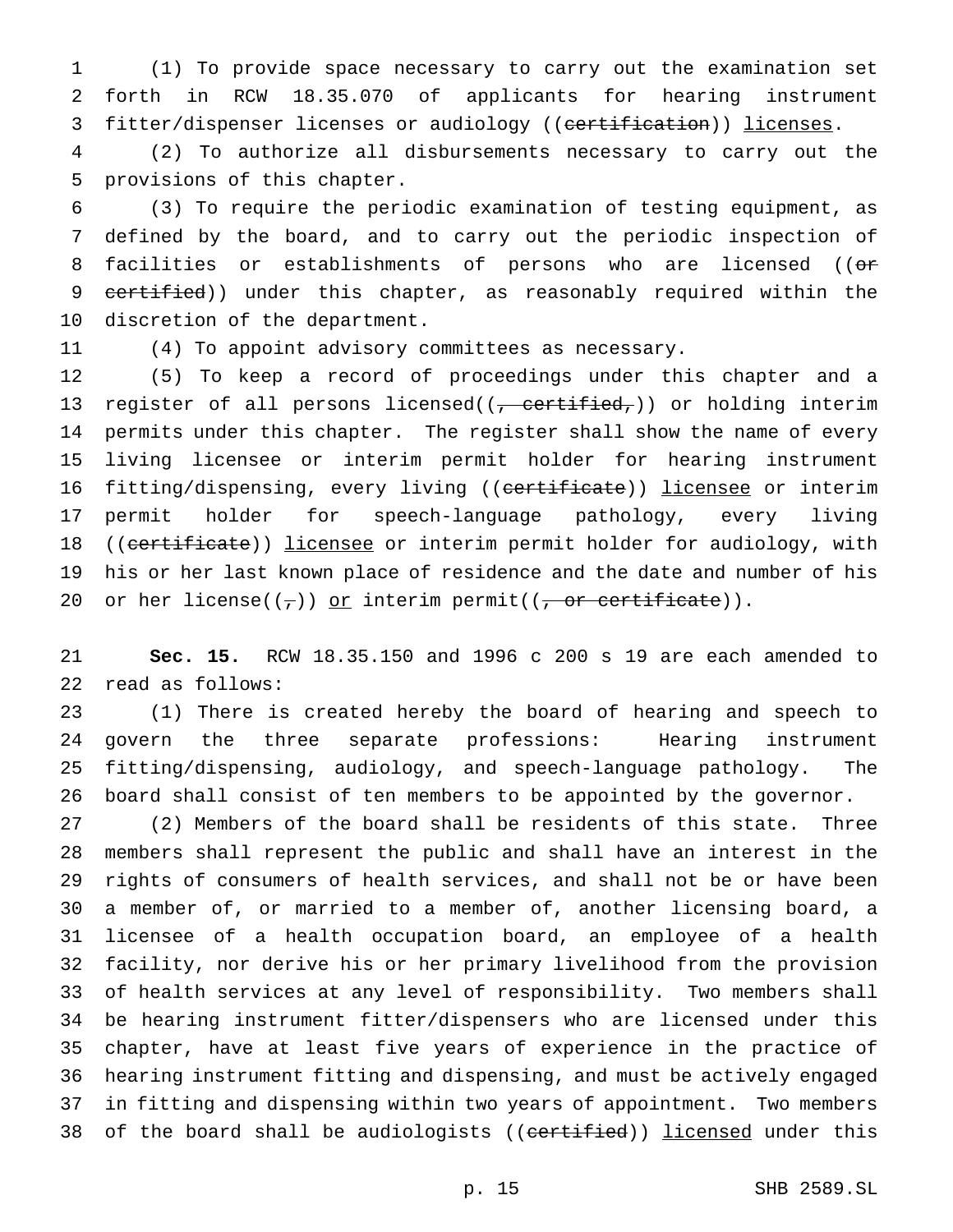chapter who have at least five years of experience in the practice of audiology and must be actively engaged in practice within two years of appointment. Two members of the board shall be speech-language 4 pathologists ((certified)) licensed under this chapter who have at least five years of experience in the practice of speech-language pathology and must be actively engaged in practice within two years of appointment. One advisory nonvoting member shall be a medical physician licensed in the state of Washington.

 (3) The term of office of a member is three years. Of the initial appointments, one hearing instrument fitter/dispenser, one speech- language pathologist, one audiologist, and one consumer shall be appointed for a term of two years, and one hearing instrument fitter/dispenser, one speech-language pathologist, one audiologist, and two consumers shall be appointed for a term of three years. Thereafter, all appointments shall be made for expired terms. No member shall be appointed to serve more than two consecutive terms. A member shall continue to serve until a successor has been appointed. The governor shall either reappoint the member or appoint a successor to assume the member's duties at the expiration of his or her predecessor's term. A vacancy in the office of a member shall be filled by appointment for the unexpired term.

 (4) The chair shall rotate annually among the hearing instrument fitter/dispensers, speech-language pathologists, audiologists, and public members serving on the board. In the absence of the chair, the board shall appoint an interim chair. In event of a tie vote, the issue shall be brought to a second vote and the chair shall refrain from voting.

 (5) The board shall meet at least once each year, at a place, day and hour determined by the board, unless otherwise directed by a majority of board members. The board shall also meet at such other times and places as are requested by the department or by three members of the board. A quorum is a majority of the board. A hearing instrument fitter/dispenser, speech-language pathologist, and audiologist must be represented. Meetings of the board shall be open and public, except the board may hold executive sessions to the extent permitted by chapter 42.30 RCW.

 (6) Members of the board shall be compensated in accordance with RCW 43.03.240 and shall be reimbursed for their travel expenses in accordance with RCW 43.03.050 and 43.03.060.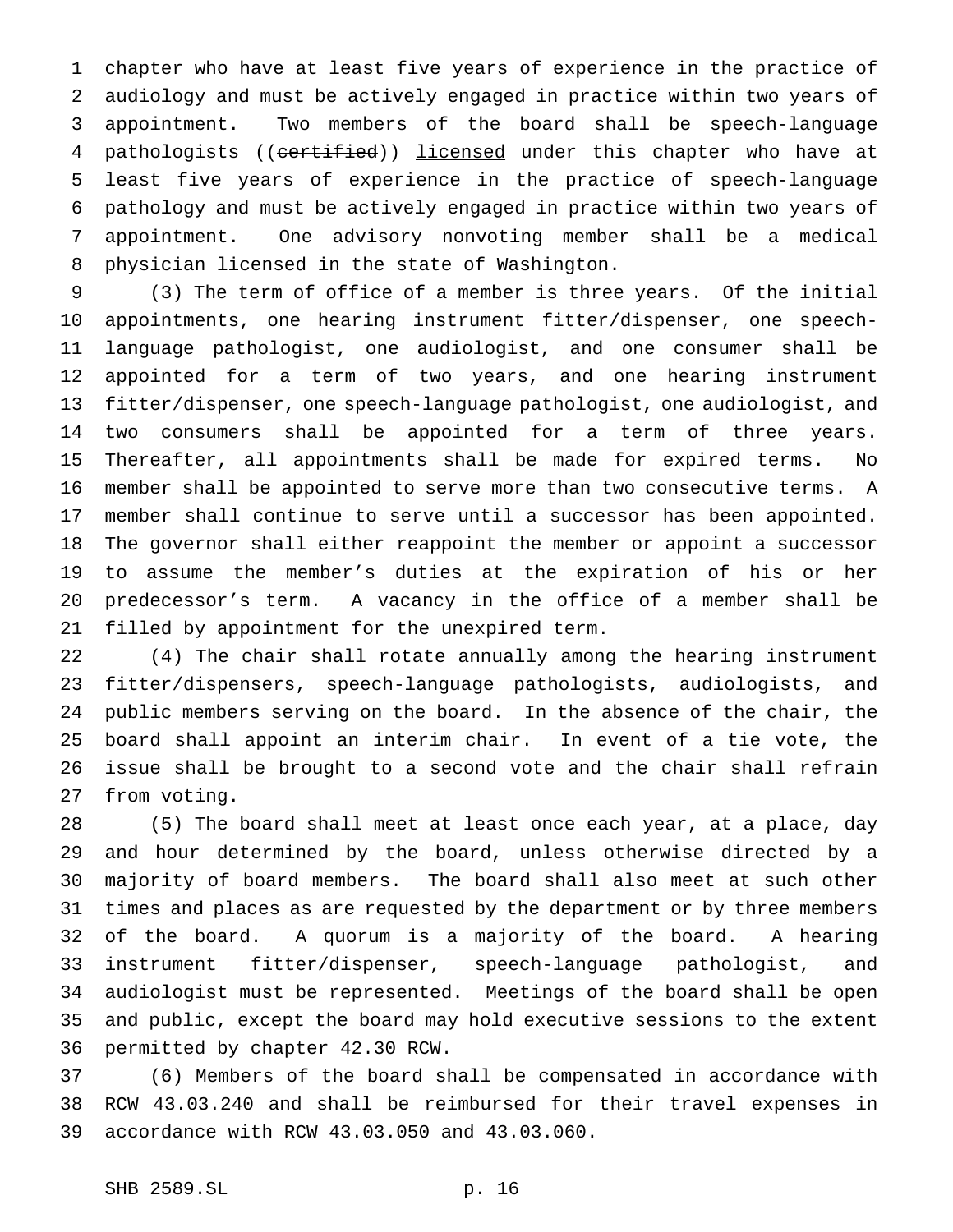(7) The governor may remove a member of the board for cause at the recommendation of a majority of the board.

 **Sec. 16.** RCW 18.35.161 and 1998 c 142 s 11 are each amended to read as follows:

The board shall have the following powers and duties:

 (1) To establish by rule such minimum standards and procedures in the fitting and dispensing of hearing instruments as deemed appropriate 8 and in the public interest;

 (2) To adopt any other rules necessary to implement this chapter 10 and which are not inconsistent with it;

 (3) To develop, approve, and administer or supervise the 12 administration of examinations to applicants for licensure ((and 13 certification)) under this chapter;

14 (4) To require a licensee or ((certificate or)) interim permit holder to make restitution to any individual injured by a violation of this chapter or chapter 18.130 RCW, the uniform disciplinary act. The authority to require restitution does not limit the board's authority to take other action deemed appropriate and provided for in this chapter or chapter 18.130 RCW;

20 (5) To pass upon the qualifications of applicants for licensure( $(\tau$ 21  $text{t-identity}$ ; or interim permits and to certify to the secretary;

 (6) To recommend requirements for continuing education and continuing competency requirements as a prerequisite to renewing a 24 license ((or certificate)) under this chapter;

 (7) To keep an official record of all its proceedings. The record is evidence of all proceedings of the board that are set forth in this record;

 (8) To adopt rules, if the board finds it appropriate, in response to questions put to it by professional health associations, hearing instrument fitter/dispensers or audiologists, speech-language pathologists, interim permit holders, and consumers in this state; and (9) To adopt rules relating to standards of care relating to hearing instrument fitter/dispensers or audiologists, including the dispensing of hearing instruments, and relating to speech-language pathologists, including dispensing of communication devices.

 **Sec. 17.** RCW 18.35.172 and 1998 c 142 s 12 are each amended to read as follows: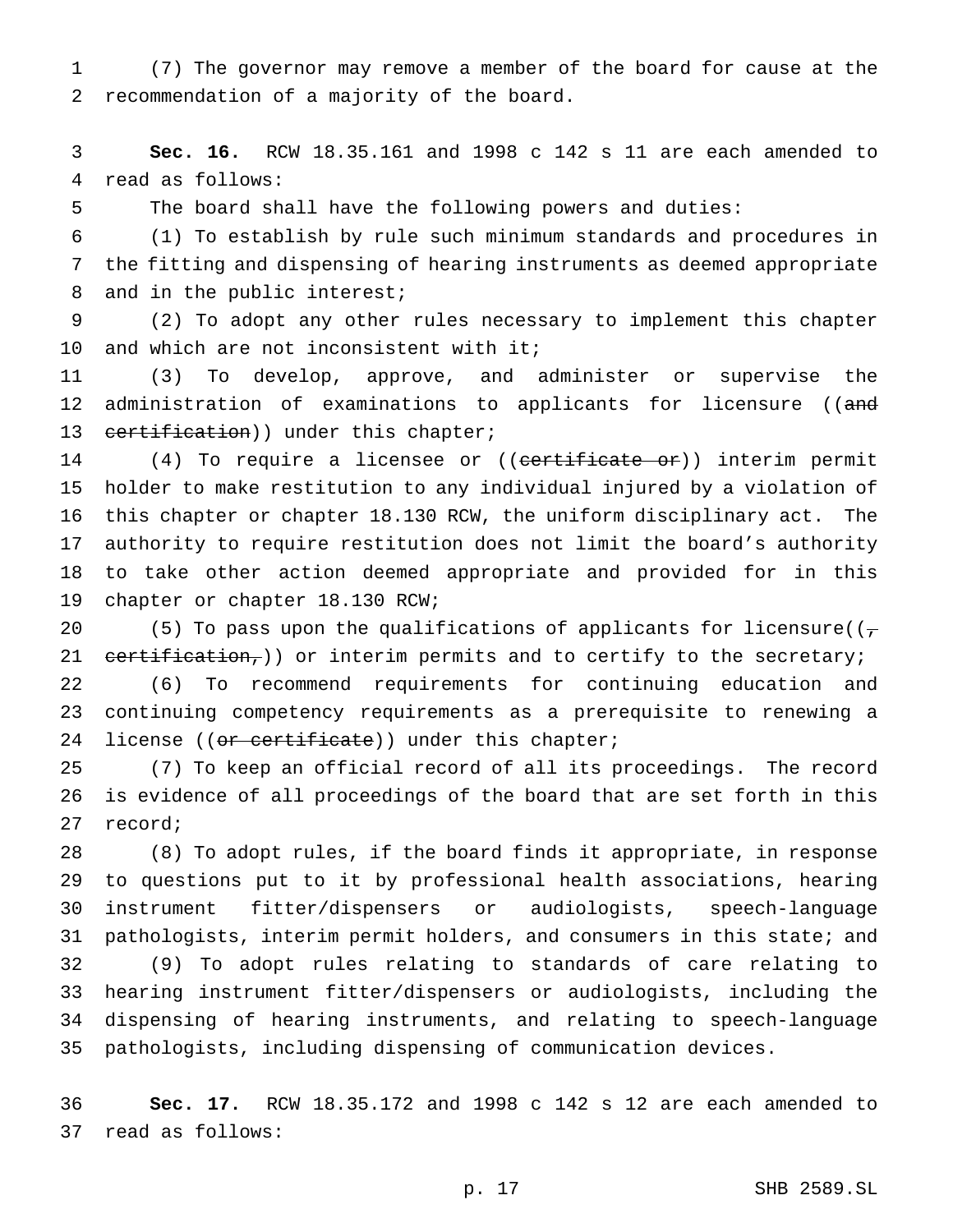The uniform disciplinary act, chapter 18.130 RCW, governs 2 unlicensed practice, the issuance and denial of licenses( $(\tau)$  certificates,)) and interim permits, and the discipline of licensees 4 and ((certificate and)) permit holders under this chapter.

 **Sec. 18.** RCW 18.35.175 and 1996 c 200 s 23 are each amended to read as follows:

 It is unlawful to fit or dispense a hearing instrument to a resident of this state if the attempted sale or purchase is offered or made by telephone or mail order and there is no face-to-face contact to test or otherwise determine the needs of the prospective purchaser. This section does not apply to the sale of hearing instruments by 12 wholesalers to licensees ((or certificate holders)) under this chapter.

 **Sec. 19.** RCW 18.35.185 and 1998 c 142 s 13 are each amended to read as follows:

 (1) In addition to any other rights and remedies a purchaser may have, the purchaser of a hearing instrument shall have the right to rescind the transaction for other than the licensed hearing instrument 18 fitter/dispenser, ((certified)) licensed audiologist, or interim permit holder's breach if:

 (a) The purchaser, for reasonable cause, returns the hearing instrument or holds it at the licensed hearing instrument 22 fitter/dispenser, ((certified)) licensed audiologist, or interim permit holder's disposal, if the hearing instrument is in its original condition less normal wear and tear. "Reasonable cause" shall be defined by the board but shall not include a mere change of mind on the part of the purchaser or a change of mind related to cosmetic concerns of the purchaser about wearing a hearing instrument; and

 (b) The purchaser sends notice of the cancellation by certified mail, return receipt requested, to the establishment employing the 30 licensed hearing instrument fitter/dispenser, ((certified)) licensed audiologist, or interim permit holder at the time the hearing instrument was originally purchased, and the notice is posted not later than thirty days following the date of delivery, but the purchaser and 34 the licensed hearing instrument fitter/dispenser, ((certified)) 35 licensed audiologist, or interim permit holder may extend the deadline for posting of the notice of rescission by mutual, written agreement. In the event the hearing instrument develops a problem which qualifies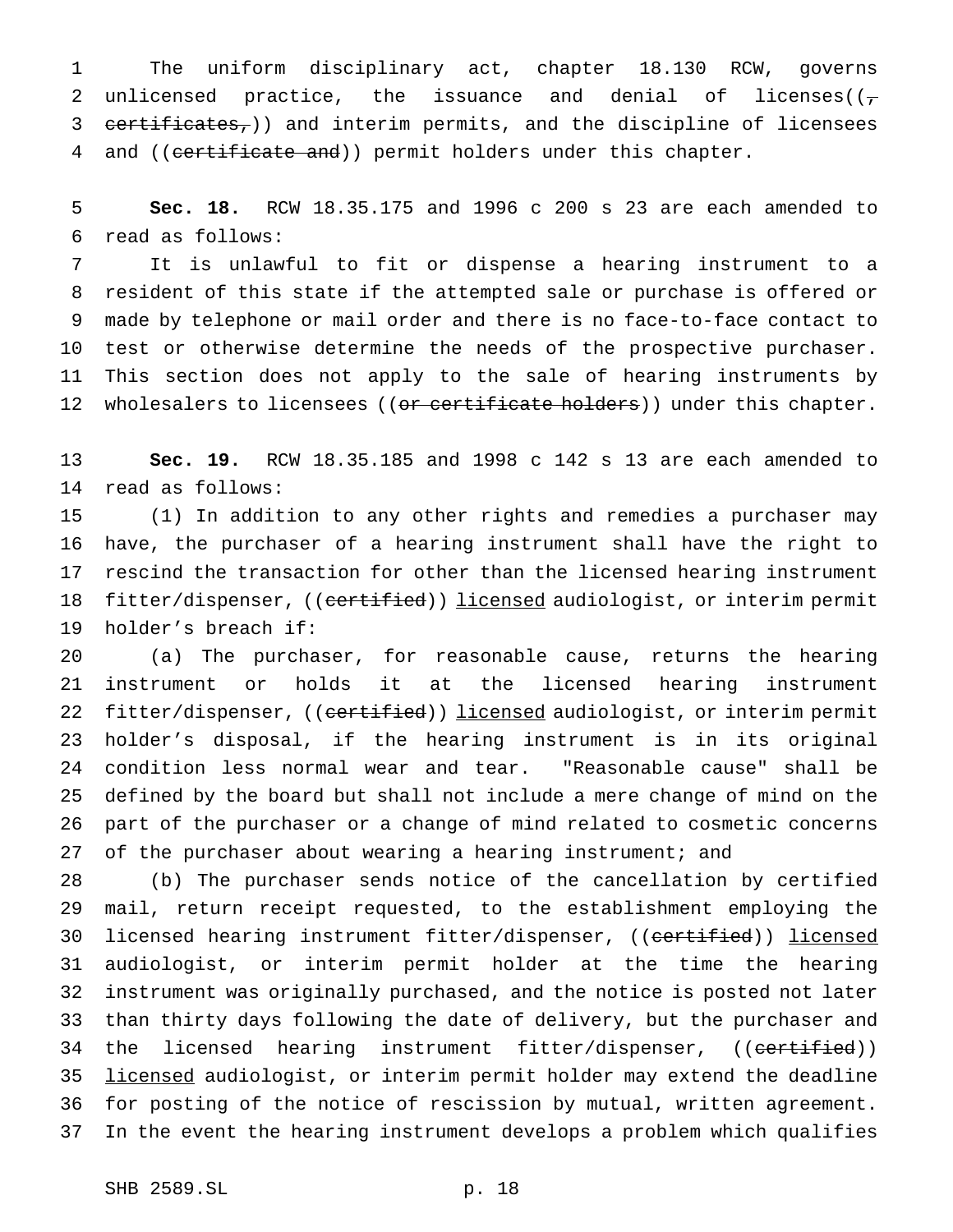as a reasonable cause for recision or which prevents the purchaser from evaluating the hearing instrument, and the purchaser notifies the establishment employing the licensed hearing instrument 4 fitter/dispenser, ((certified)) licensed audiologist, or interim permit holder of the problem during the thirty days following the date of delivery and documents such notification, the deadline for posting the notice of rescission shall be extended by an equal number of days as those between the date of the notification of the problem to the date of notification of availability for redeliveries. Where the hearing instrument is returned to the licensed hearing instrument 11 fitter/dispenser, ((certified)) licensed audiologist, or interim permit holder for any inspection for modification or repair, and the licensed 13 hearing instrument fitter/dispenser, ((certified)) licensed audiologist, or interim permit holder has notified the purchaser that the hearing instrument is available for redelivery, and where the purchaser has not responded by either taking possession of the hearing instrument or instructing the licensed hearing instrument 18 fitter/dispenser, ((certified)) licensed audiologist, or interim permit holder to forward it to the purchaser, then the deadline for giving notice of the recision shall extend no more than seven working days after this notice of availability.

 (2) If the transaction is rescinded under this section or as otherwise provided by law and the hearing instrument is returned to the 24 licensed hearing instrument fitter/dispenser, ((certified)) licensed audiologist, or interim permit holder, the licensed hearing instrument 26 fitter/dispenser, ((certified)) licensed audiologist, or interim permit holder shall refund to the purchaser any payments or deposits for that hearing instrument. However, the licensed hearing instrument 29 fitter/dispenser, ((certified)) licensed audiologist, or interim permit holder may retain, for each hearing instrument, fifteen percent of the total purchase price or one hundred twenty-five dollars, whichever is less. After December 31, 1996, the recision amount shall be determined by the board. The licensed hearing instrument fitter/dispenser, 34 ((certified)) licensed audiologist, or interim permit holder shall also return any goods traded in contemplation of the sale, less any costs incurred by the licensed hearing instrument fitter/dispenser, 37 ((certified)) licensed audiologist, or interim permit holder in making those goods ready for resale. The refund shall be made within ten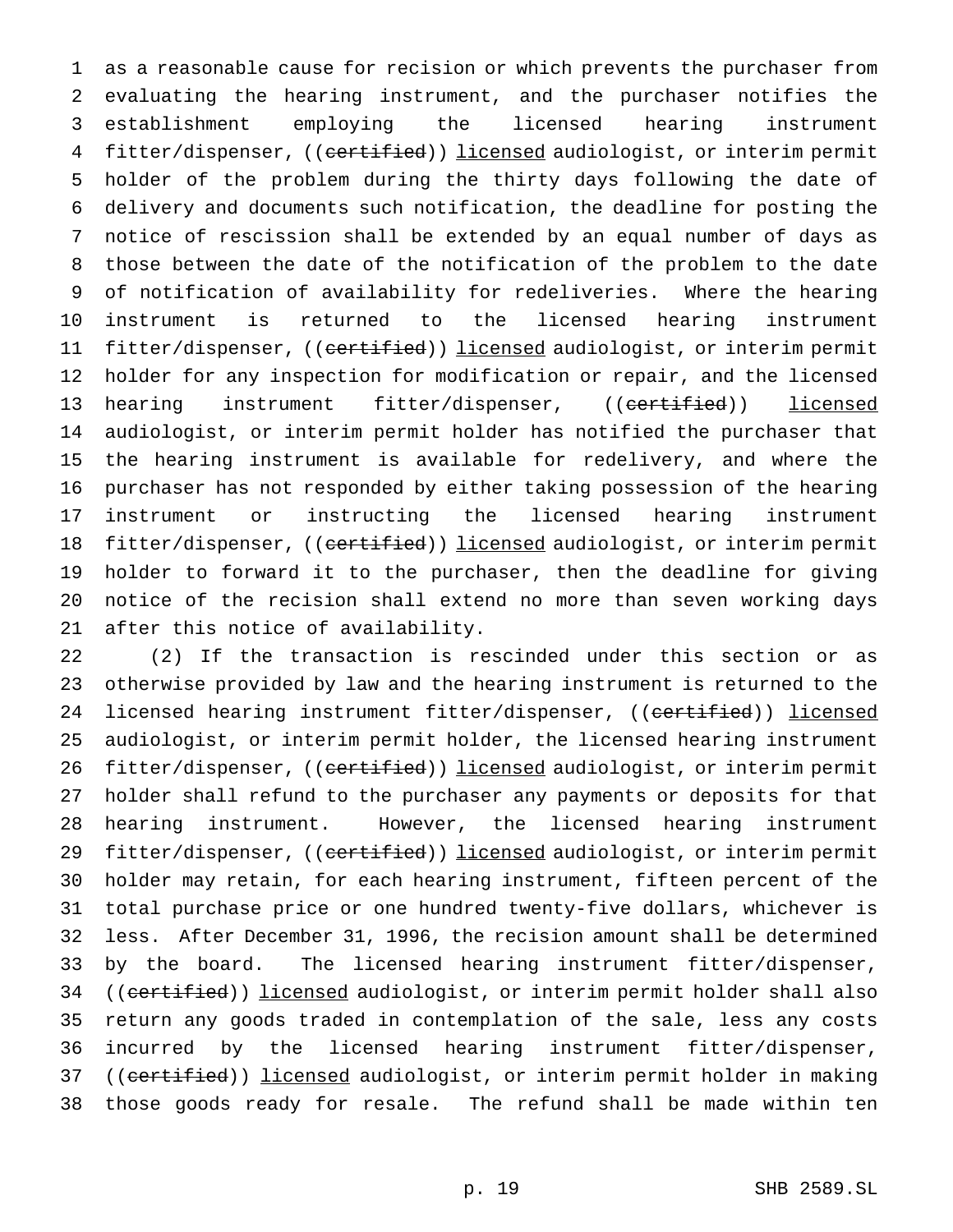business days after the rescission. The buyer shall incur no additional liability for such rescission.

 (3) For the purposes of this section, the purchaser shall have recourse against the bond held by the establishment entering into a purchase agreement with the buyer, as provided by RCW 18.35.240.

 **Sec. 20.** RCW 18.35.190 and 1998 c 142 s 14 are each amended to read as follows:

 In addition to remedies otherwise provided by law, in any action 9 brought by or on behalf of a person required to be licensed ((or 10 certified)) or to hold an interim permit under this chapter, or by any assignee or transferee, it shall be necessary to allege and prove that 12 the licensee or ((certificate or)) interim permit holder at the time of 13 the transaction held a valid license( $(-$  certificate,)) or interim 14 permit as required by this chapter, and that such license( $(\tau)$ 15 certificate,)) or interim permit has not been suspended or revoked pursuant to RCW 18.35.110, 18.35.120, or 18.130.160.

 **Sec. 21.** RCW 18.35.195 and 1998 c 142 s 15 are each amended to read as follows:

 (1) This chapter shall not apply to military or federal government employees.

(2) This chapter does not prohibit or regulate:

 (a) Fitting or dispensing by students enrolled in a board-approved program who are directly supervised by a licensed hearing instrument 24 fitter/dispenser, a ((certified)) licensed audiologist under the provisions of this chapter, or an instructor at a two-year hearing instrument fitter/dispenser degree program that is approved by the 27 board;  $((and))$ 

 (b) Hearing instrument fitter/dispensers, speech-language pathologists, or audiologists of other states, territories, or countries, or the District of Columbia while appearing as clinicians of bona fide educational seminars sponsored by speech-language pathology, audiology, hearing instrument fitter/dispenser, medical, or other healing art professional associations so long as such activities do not 34 go beyond the scope of practice defined by this chapter; and

 (c) The practice of audiology or speech-language pathology by persons certified by the state board of education as educational staff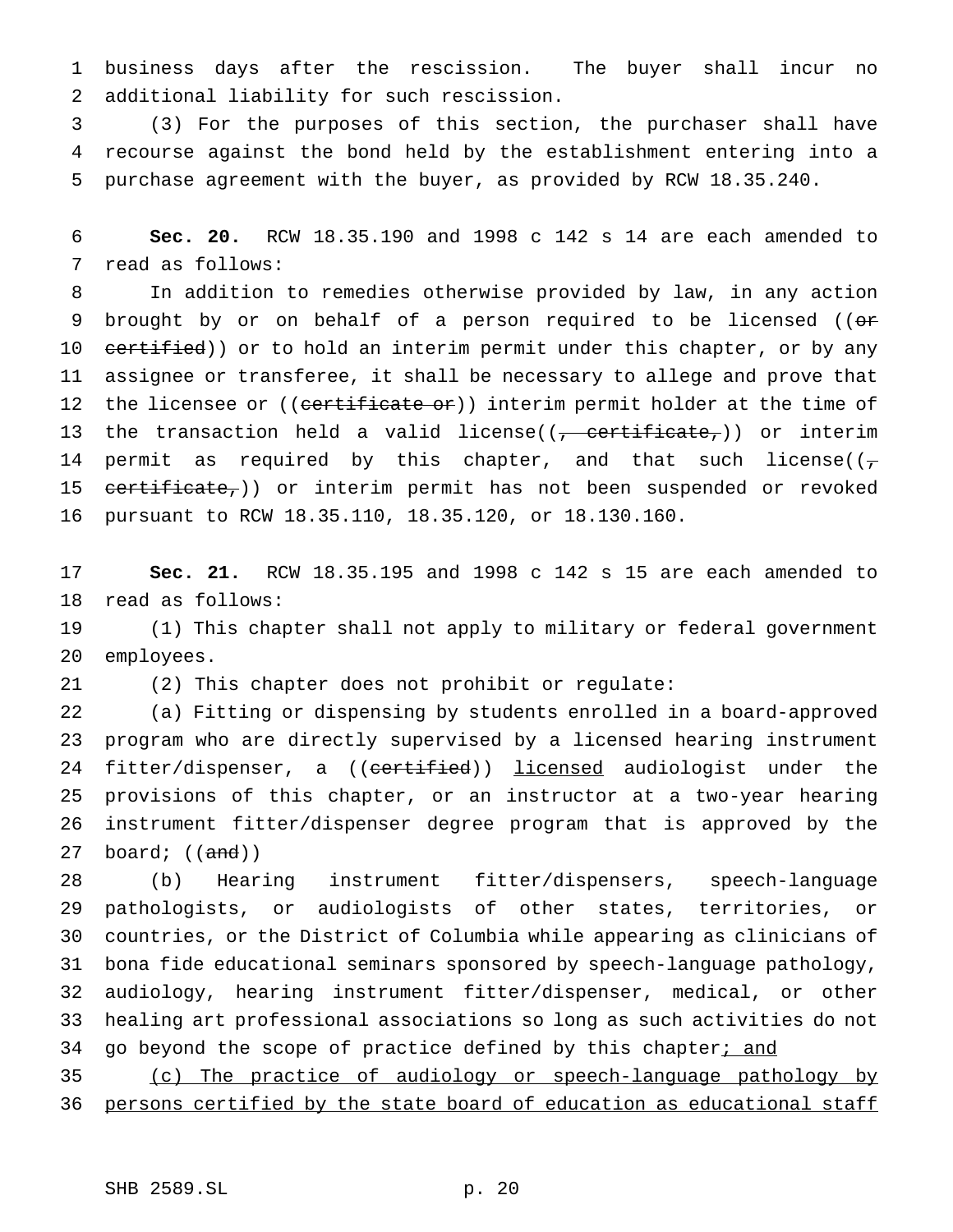associates, except for those persons electing to be licensed under this chapter.

 **Sec. 22.** RCW 18.35.205 and 1998 c 142 s 16 are each amended to read as follows:

 The legislature finds that the public health, safety, and welfare would best be protected by uniform regulation of hearing instrument fitter/dispensers, speech-language pathologists, audiologists, and interim permit holders throughout the state. Therefore, the provisions 9 of this chapter relating to the licensing ((<del>or certification</del>)) of hearing instrument fitter/dispensers, speech-language pathologists, and audiologists and regulation of interim permit holders and their respective establishments or facilities is exclusive. No political subdivision of the state of Washington within whose jurisdiction a hearing instrument fitter/dispenser, audiologist, or speech-language pathologist establishment or facility is located may require any registrations, bonds, licenses, certificates, or interim permits of the establishment or facility or its employees or charge any fee for the same or similar purposes: PROVIDED, HOWEVER, That nothing herein shall limit or abridge the authority of any political subdivision to levy and collect a general and nondiscriminatory license fee levied on all businesses, or to levy a tax based upon the gross business conducted by any firm within the political subdivision.

 **Sec. 23.** RCW 18.35.230 and 1998 c 142 s 17 are each amended to read as follows:

25 (1) Each licensee or ((certificate or)) interim permit holder shall name a registered agent to accept service of process for any violation of this chapter or rule adopted under this chapter.

 (2) The registered agent may be released at the expiration of one 29 year after the license( $(\tau$  certificate,)) or interim permit issued under this chapter has expired or been revoked.

 (3) Failure to name a registered agent for service of process for violations of this chapter or rules adopted under this chapter may be grounds for disciplinary action.

 **Sec. 24.** RCW 18.35.240 and 2000 c 93 s 2 are each amended to read as follows: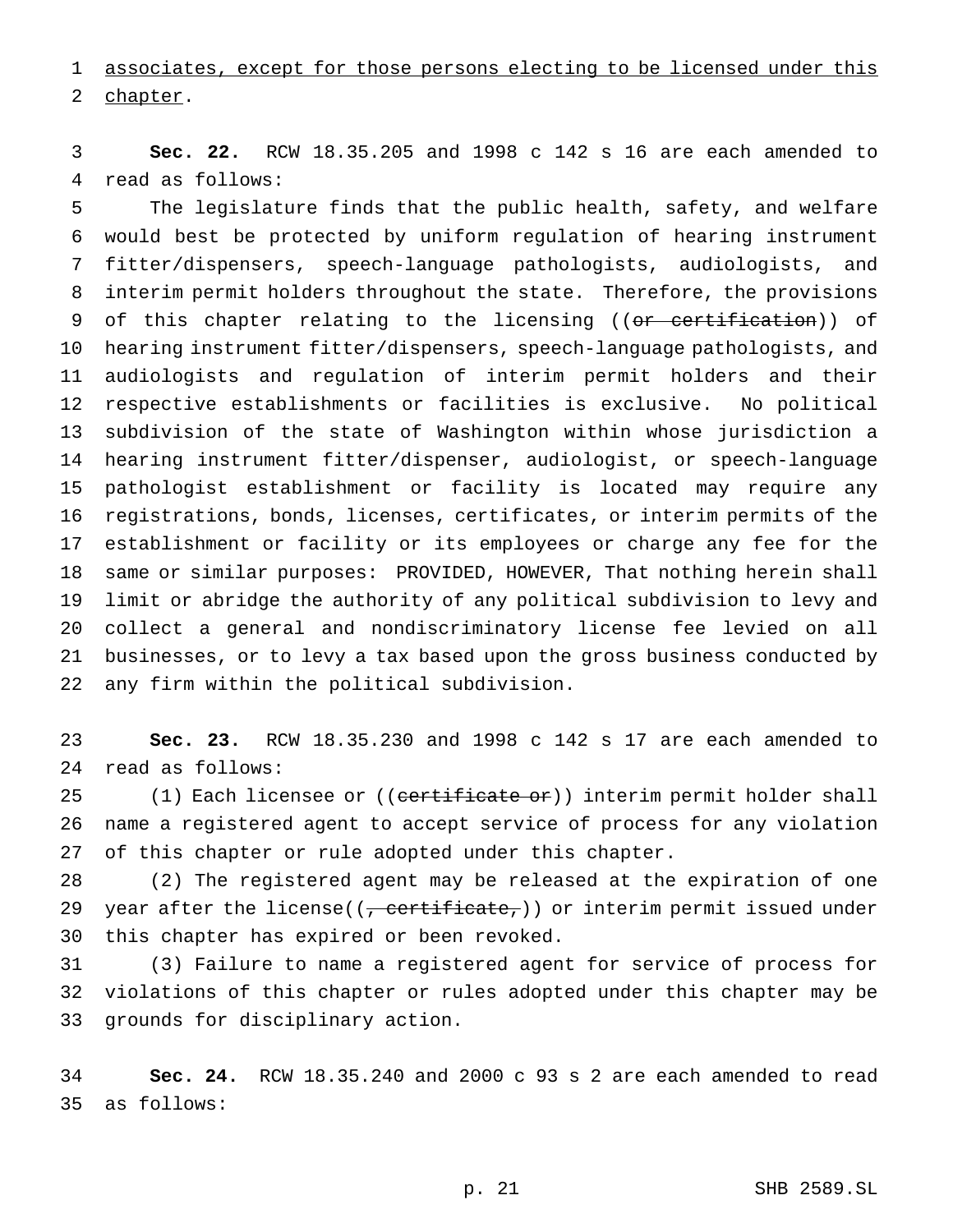(1) Every individual engaged in the fitting and dispensing of hearing instruments shall be covered by a surety bond of ten thousand dollars or more, for the benefit of any person injured or damaged as a 4 result of any violation by the licensee((, certificate)) or permit 5 holder, or their employees or agents<sub> $\bot$ </sub> of any of the provisions of this chapter or rules adopted by the secretary.

 (2) In lieu of the surety bond required by this section, the 8 licensee or ((certificate or)) permit holder may deposit cash or other negotiable security in a banking institution as defined in chapter 30.04 RCW or a credit union as defined in chapter 31.12 RCW. All obligations and remedies relating to surety bonds shall apply to deposits and security filed in lieu of surety bonds.

 (3) If a cash deposit or other negotiable security is filed, the 14 licensee or ((certificate or)) permit holder shall maintain such cash or other negotiable security for one year after discontinuing the fitting and dispensing of hearing instruments.

 (4) Each invoice for the purchase of a hearing instrument provided to a customer must clearly display on the first page the bond number 19 covering the licensee or ((certificate or)) interim permit holder responsible for fitting/dispensing the hearing instrument.

 (5) All licensed hearing instrument fitter/dispensers, 22 ((certified)) licensed audiologists, and permit holders must verify compliance with the requirement to hold a surety bond or cash or other negotiable security by submitting a signed declaration of compliance 25 upon annual renewal of their license( $(\tau,$  certificate $\tau$ )) or permit. Up to twenty-five percent of the credential holders may be randomly audited for surety bond compliance after the credential is renewed. It is the credential holder's responsibility to submit a copy of the original surety bond or bonds, or documentation that cash or other negotiable security is held in a banking institution during the time period being audited. Failure to comply with the audit documentation request or failure to supply acceptable documentation within thirty days may result in disciplinary action.

 **Sec. 25.** RCW 18.35.250 and 2000 c 93 s 4 are each amended to read as follows:

 (1) In addition to any other legal remedies, an action may be brought in any court of competent jurisdiction upon the bond, cash deposit, or security in lieu of a surety bond required by this chapter,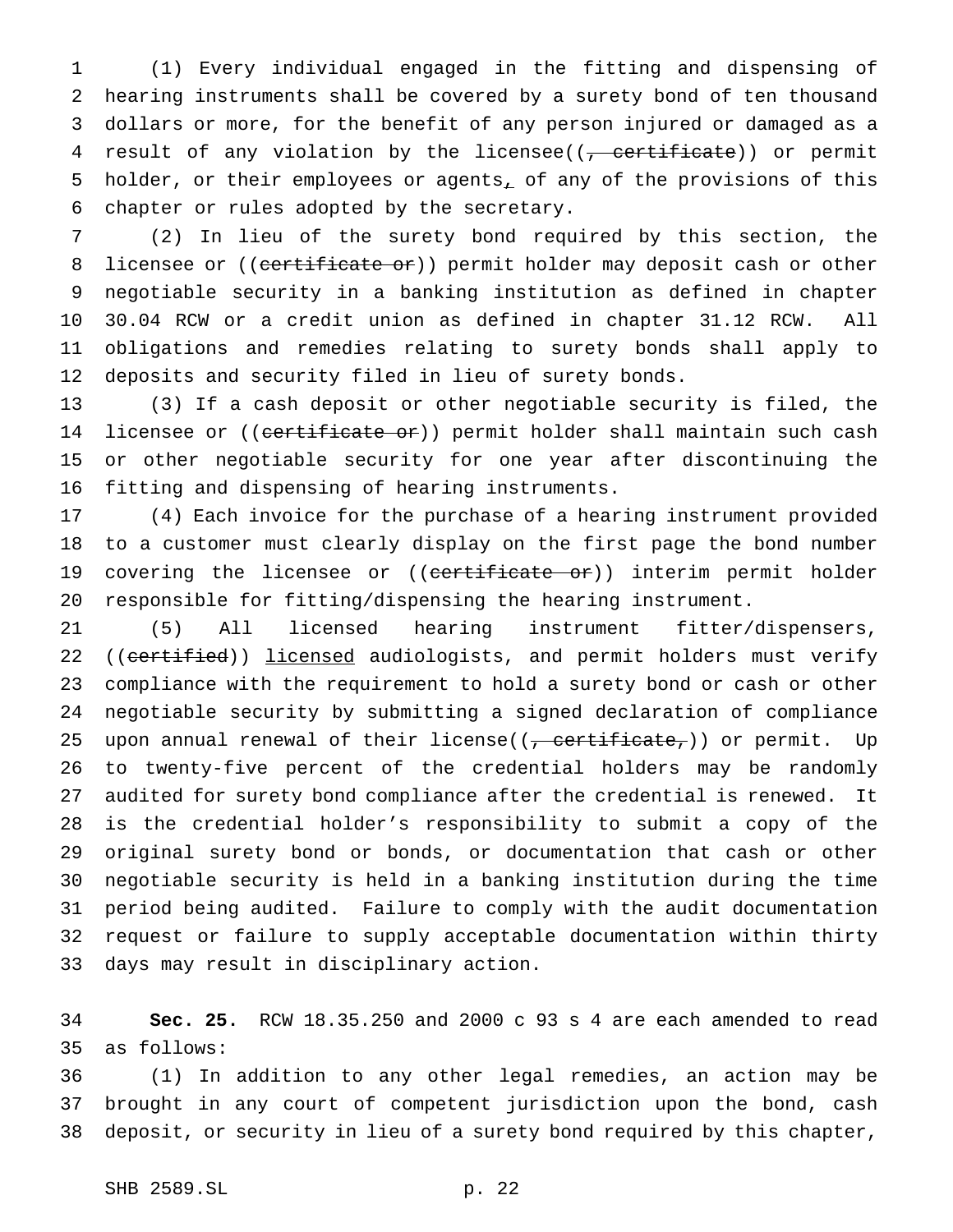1 by any person having a claim against a licensee or ((certificate or)) interim permit holder, agent, or employee for any violation of this chapter or any rule adopted under this chapter. The aggregate liability of the surety, cash deposit, or other negotiable security to all claimants shall in no event exceed the sum of the bond. Claims shall be satisfied in the order of judgment rendered.

7 (2) An action upon the bond, cash deposit, or other negotiable 8 security shall be commenced by serving and filing a complaint.

9 **Sec. 26.** RCW 18.35.260 and 1998 c 142 s 20 are each amended to 10 read as follows:

11 (1) A person who is not a licensed ((with the secretary as a)) 12 hearing instrument fitter/dispenser ((under the requirements of this 13 chapter)) may not represent himself or herself as being so licensed and may not use in connection with his or her name the words "licensed hearing instrument fitter/dispenser," "hearing instrument specialist," or "hearing aid fitter/dispenser," or a variation, synonym, word, sign, number, insignia, coinage, or whatever expresses, employs, or implies these terms, names, or functions of a licensed hearing instrument fitter/dispenser.

20 (2) A person who is not ((certified with the secretary as)) a 21 <u>licensed</u> speech-language pathologist ((under the requirements of this 22 chapter)) may not represent himself or herself as being so 23 ((certified)) licensed and may not use in connection with his or her 24 name the words including "((certified)) licensed speech-language 25 pathologist" or a variation, synonym, word, sign, number, insignia, 26 coinage, or whatever expresses, employs, or implies these terms, names, 27 or functions as a ((certified)) licensed speech-language pathologist.

28 (3) A person who is not ((certified with the secretary as an)) a 29 licensed audiologist ((under the requirements of this chapter)) may not 30 represent himself or herself as being so ((certified)) licensed and may 31 not use in connection with his or her name the words "((<del>certified</del>)) 32 licensed audiologist" or a variation, synonym, letter, word, sign, 33 number, insignia, coinage, or whatever expresses, employs, or implies 34 these terms, names, or functions of a ((<del>certified</del>)) <u>licensed</u> 35 audiologist.

36 (4) Nothing in this chapter prohibits a person credentialed in this 37 state under another act from engaging in the practice for which he or 38 she is credentialed.